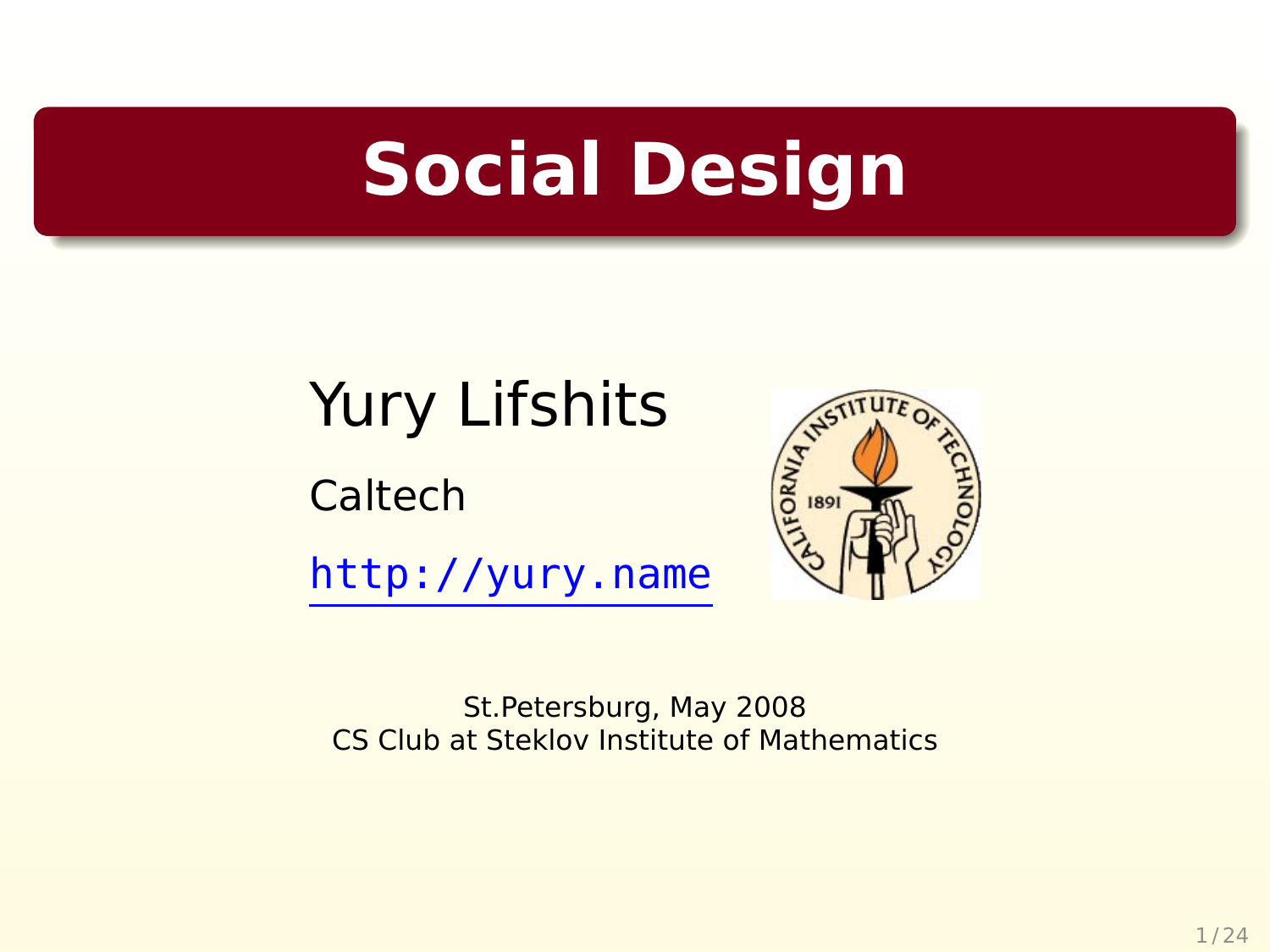**Wikipedia:** mechanism design is the study of designing rules of a game or system to achieve a specific outcome, even though each agent may be self-interested.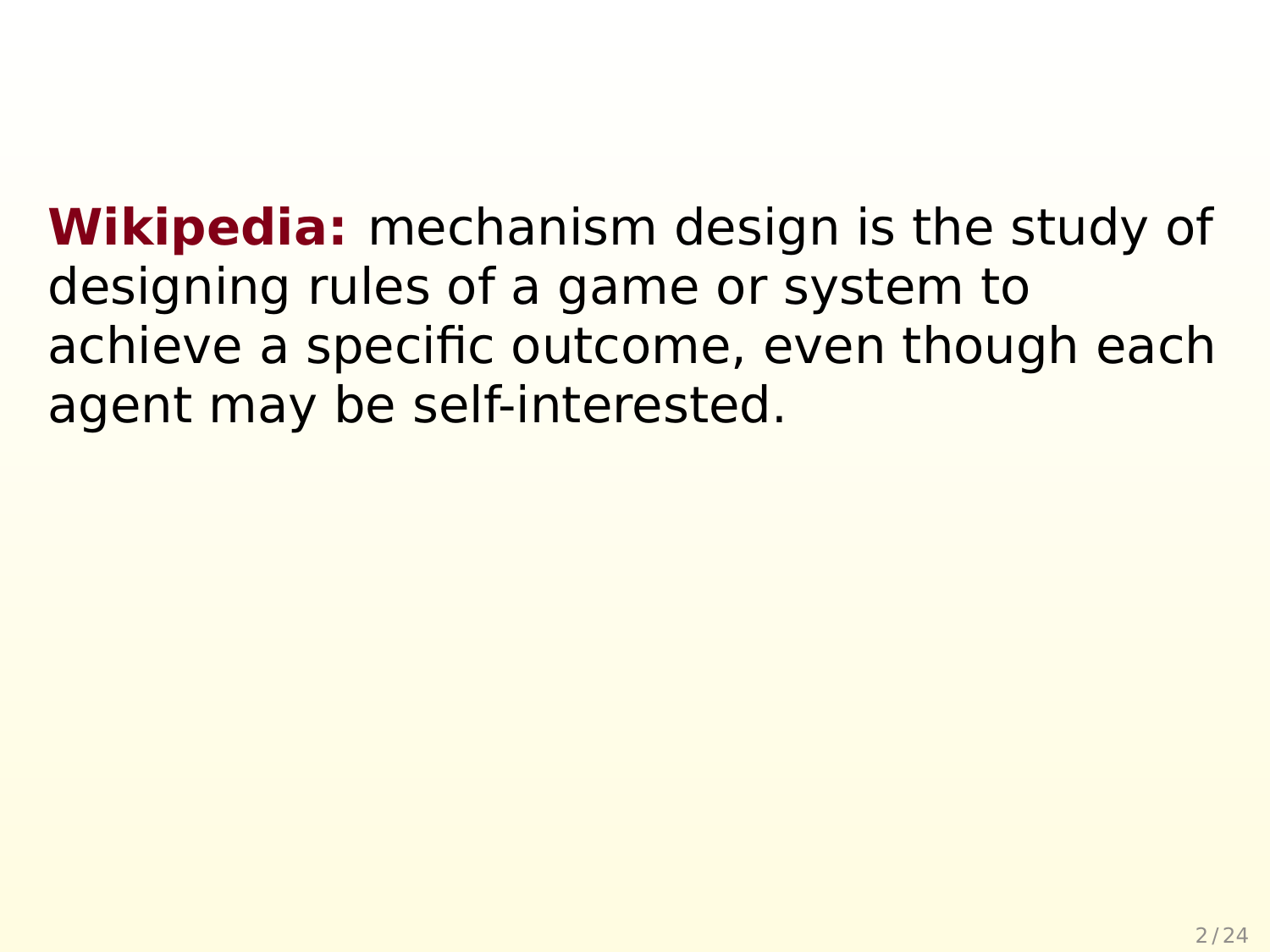**Wikipedia:** mechanism design is the study of designing rules of a game or system to achieve a specific outcome, even though each agent may be self-interested.

**Social design** is an art and science of setting rules in social systems.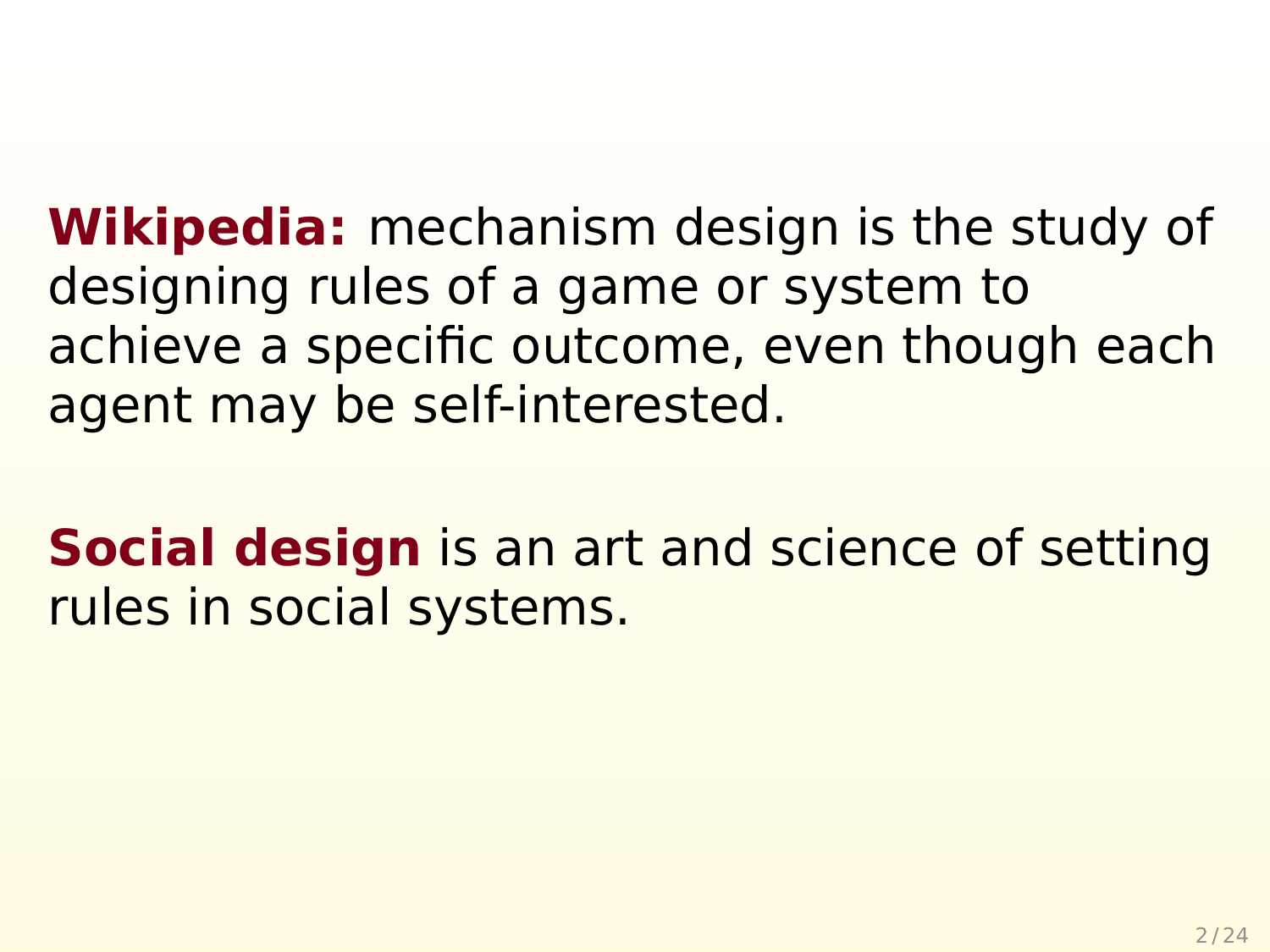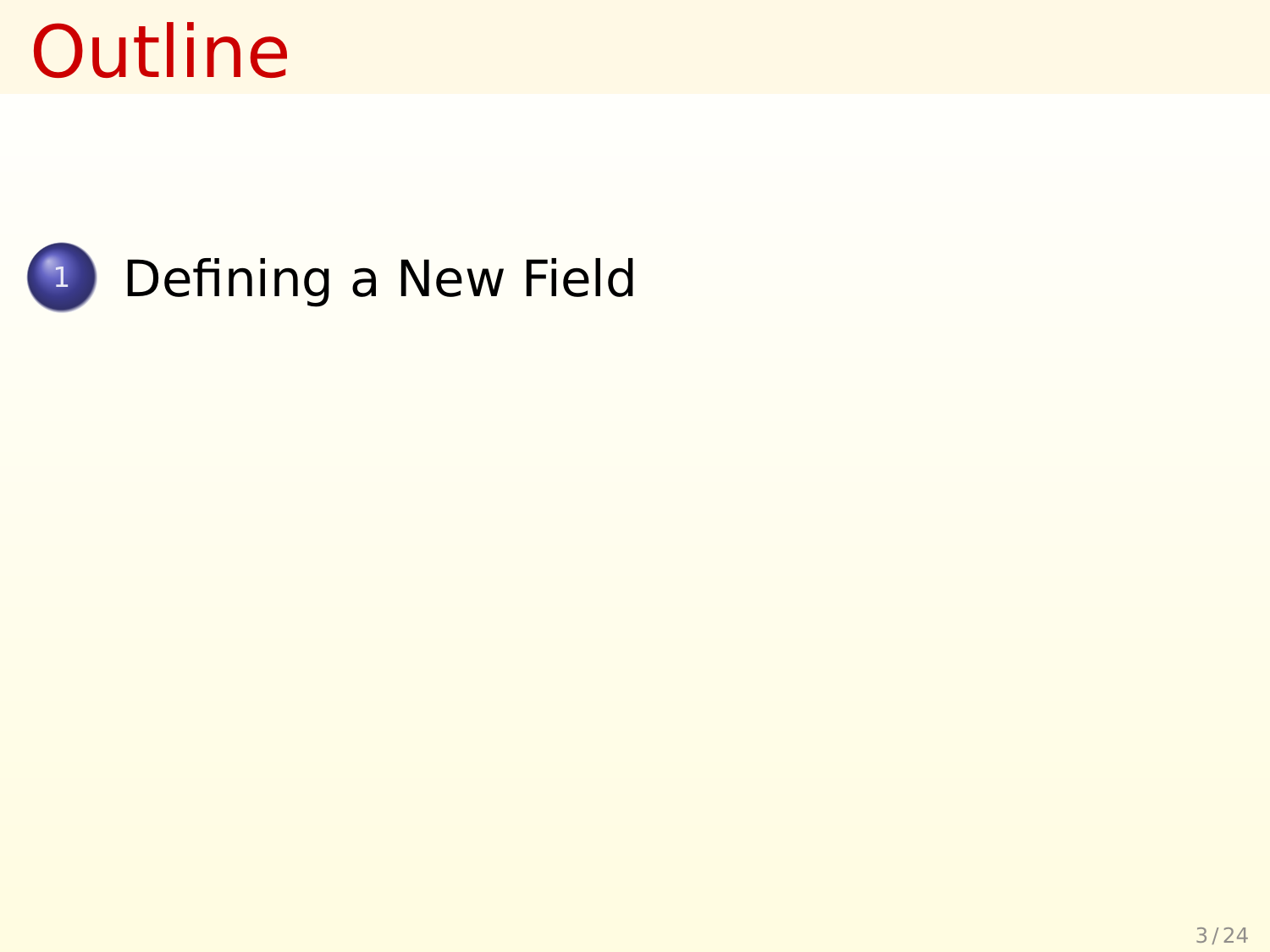

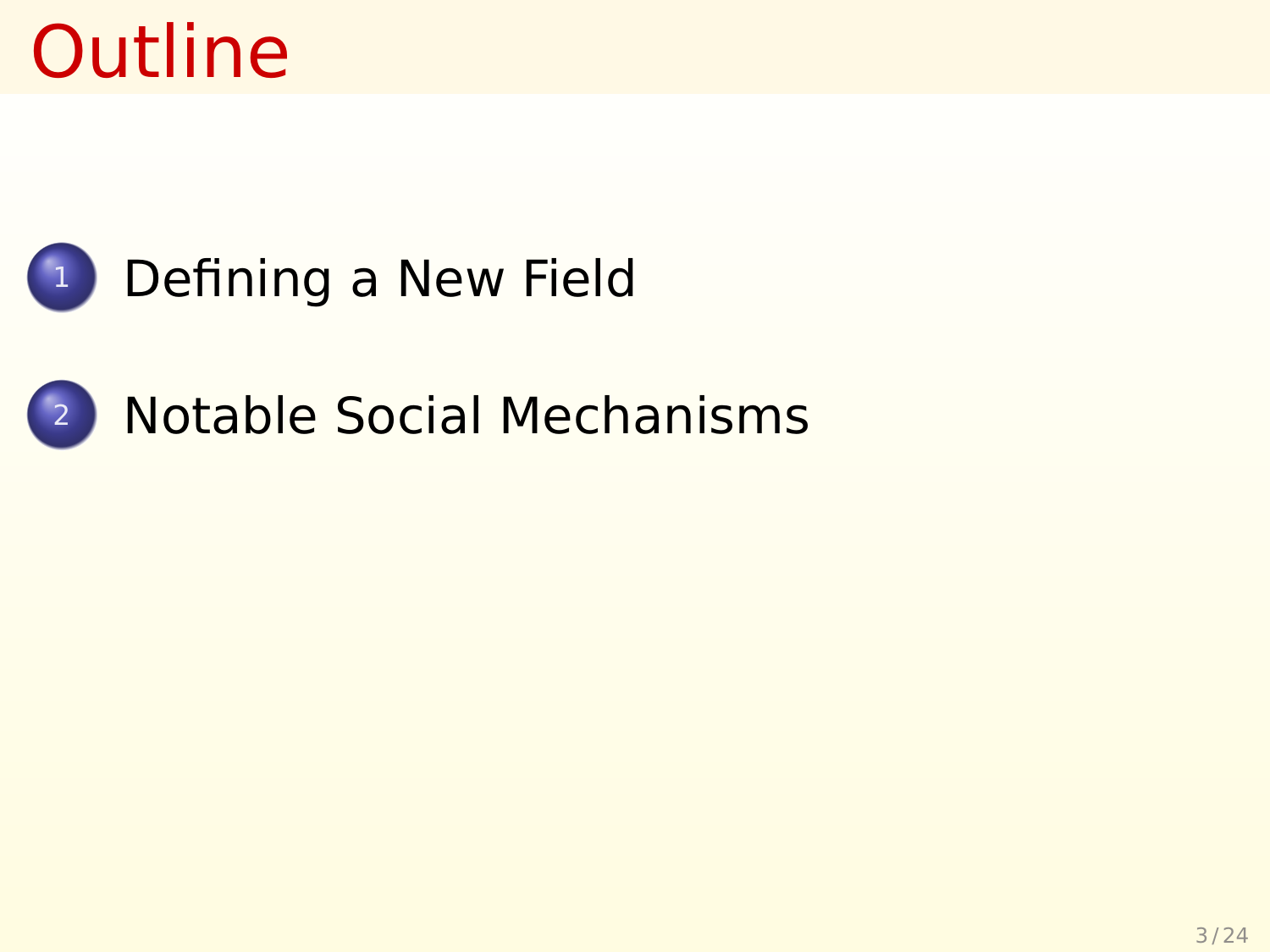

#### <sup>1</sup> [Defining a New Field](#page-7-0)

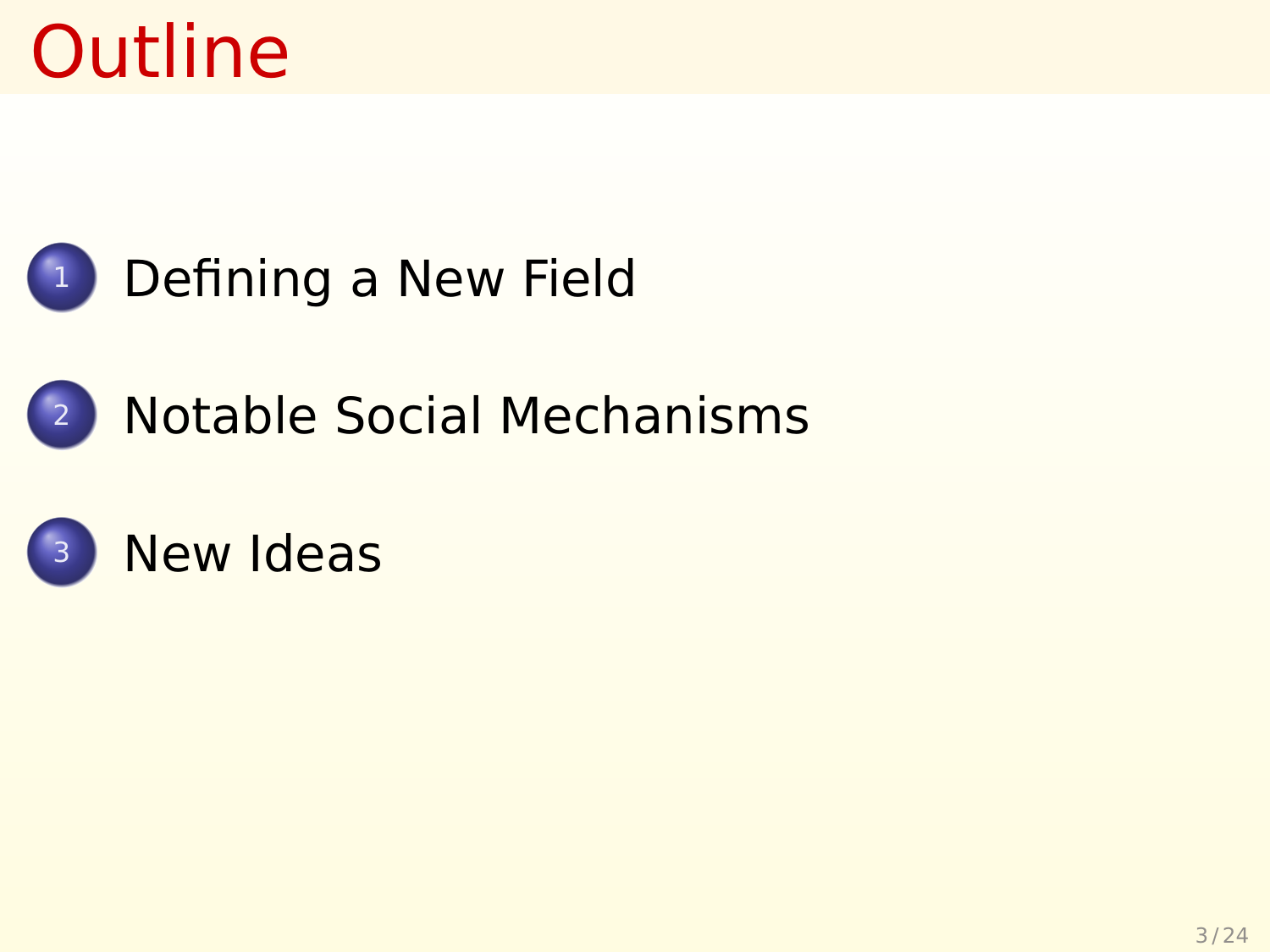

[Defining a New Field](#page-7-0)





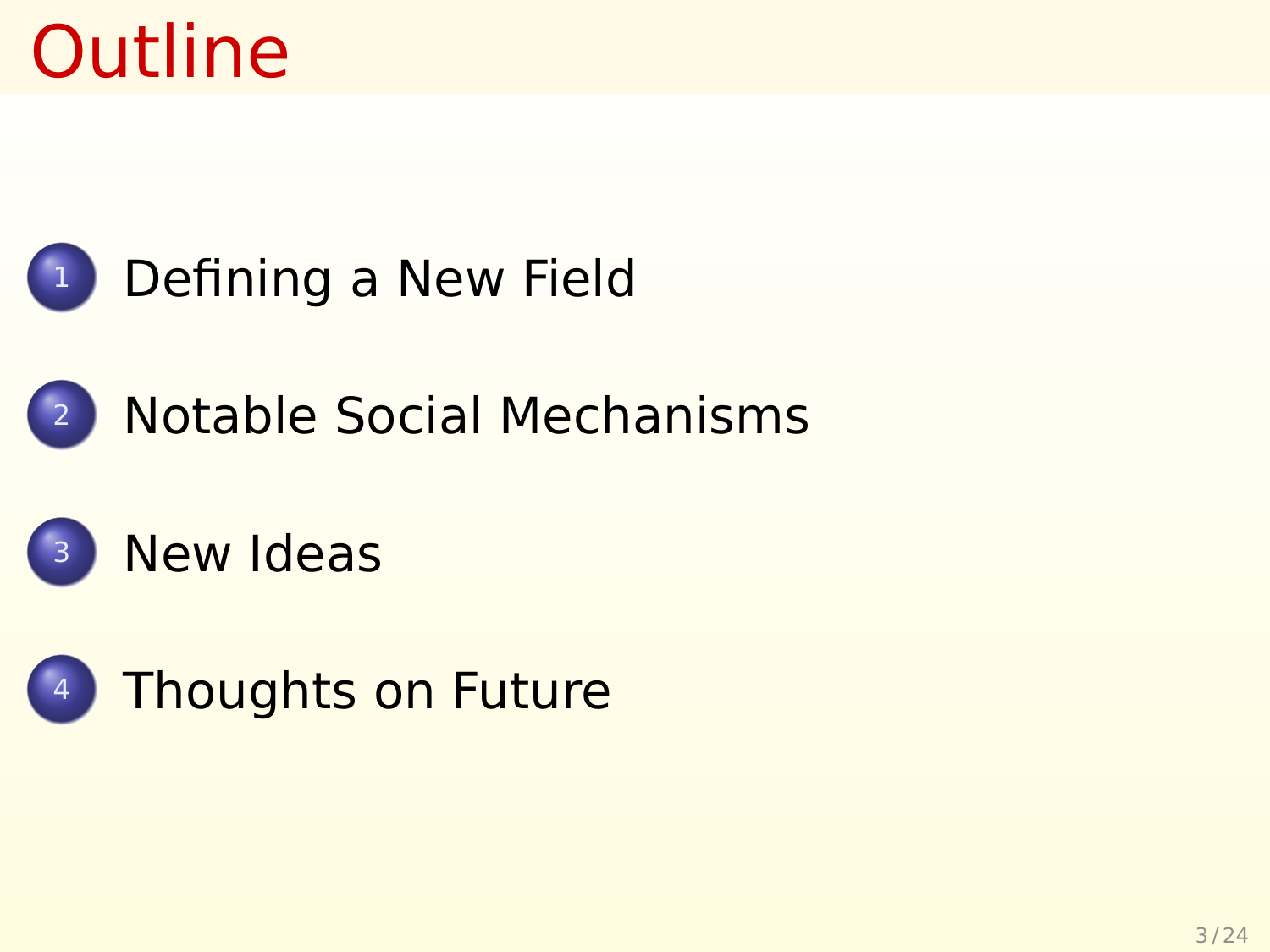

## <span id="page-7-0"></span>Social Design: Defining a New Field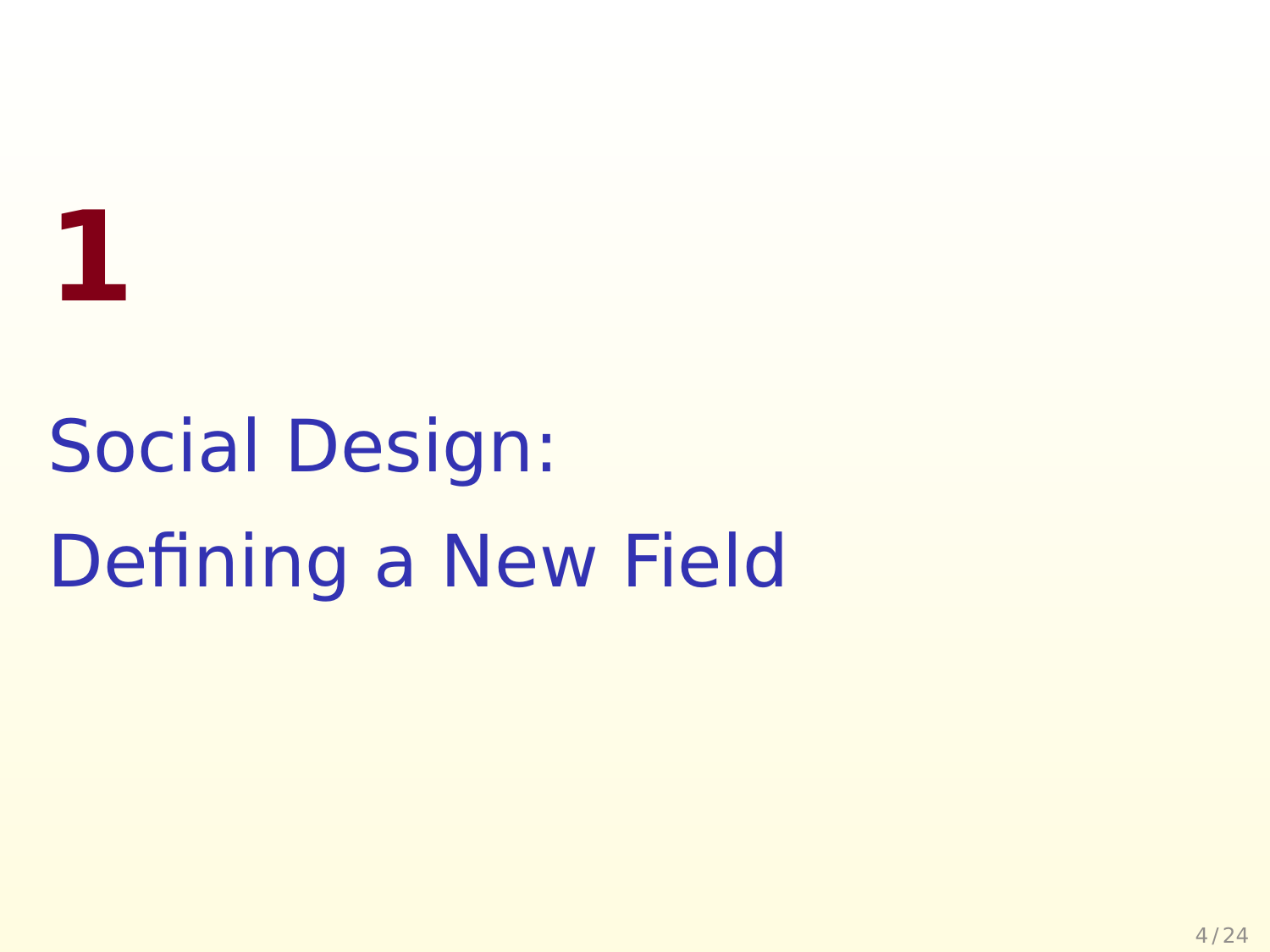#### Social Design vs. Machine Learning

Machine learning methodology:

- <sup>1</sup> Collect available data
- <sup>2</sup> Create training examples
- <sup>3</sup> Learn a "magic formula"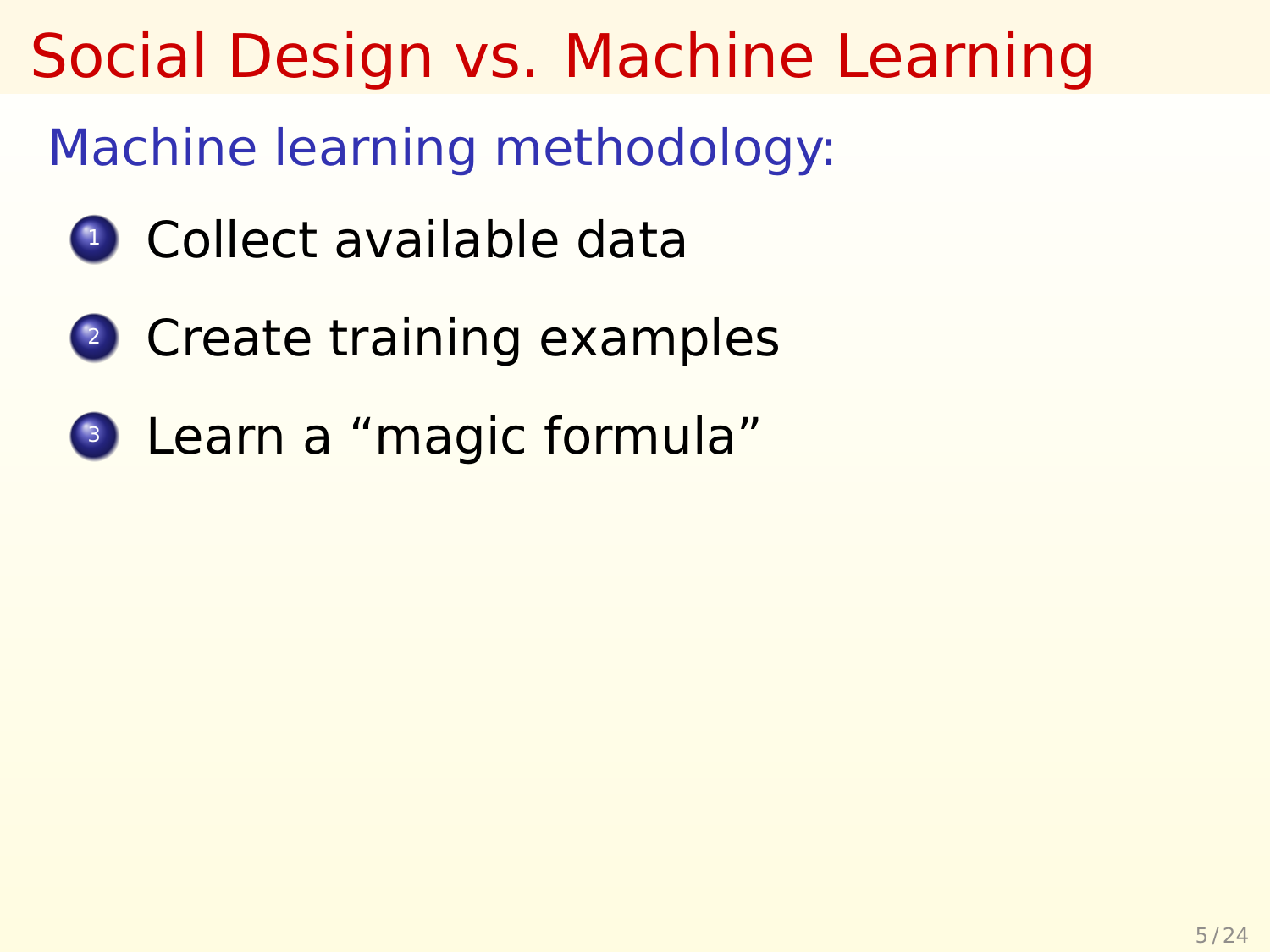#### Social Design vs. Machine Learning

Machine learning methodology:

- <sup>1</sup> Collect available data
- <sup>2</sup> Create training examples
- <sup>3</sup> Learn a "magic formula"

#### Social design:

- **Motivate users give more and better data**
- **Motivate feedback**
- **Motivate creating training examples**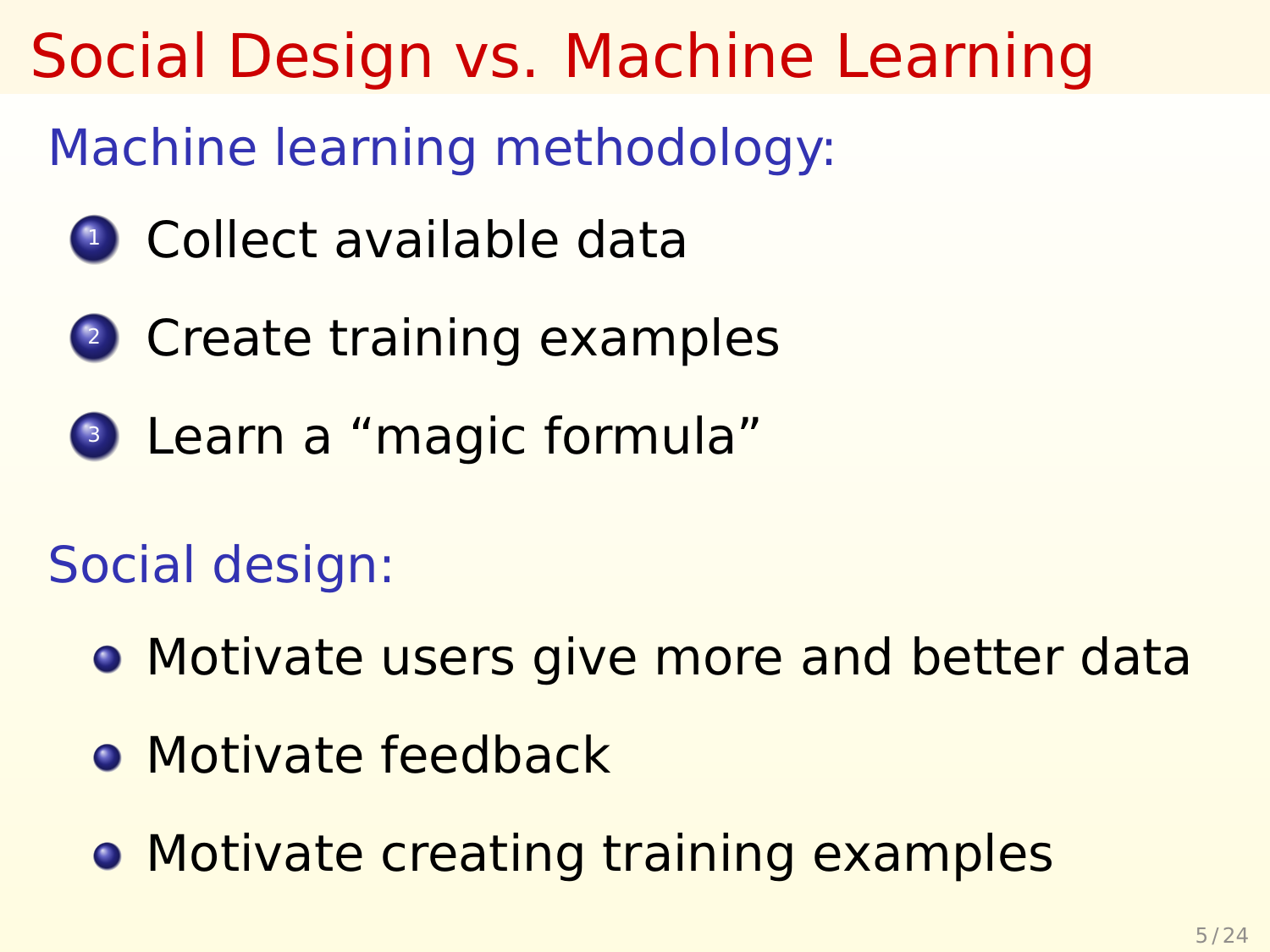### Applications

- Search
- **Trust and recommendations**
- **Motivating openness & contribution**
- **Keeping users engaged**
- **•** Spam protection
- **Loyalty programs**
- **Advertising targeting and wishlist** extraction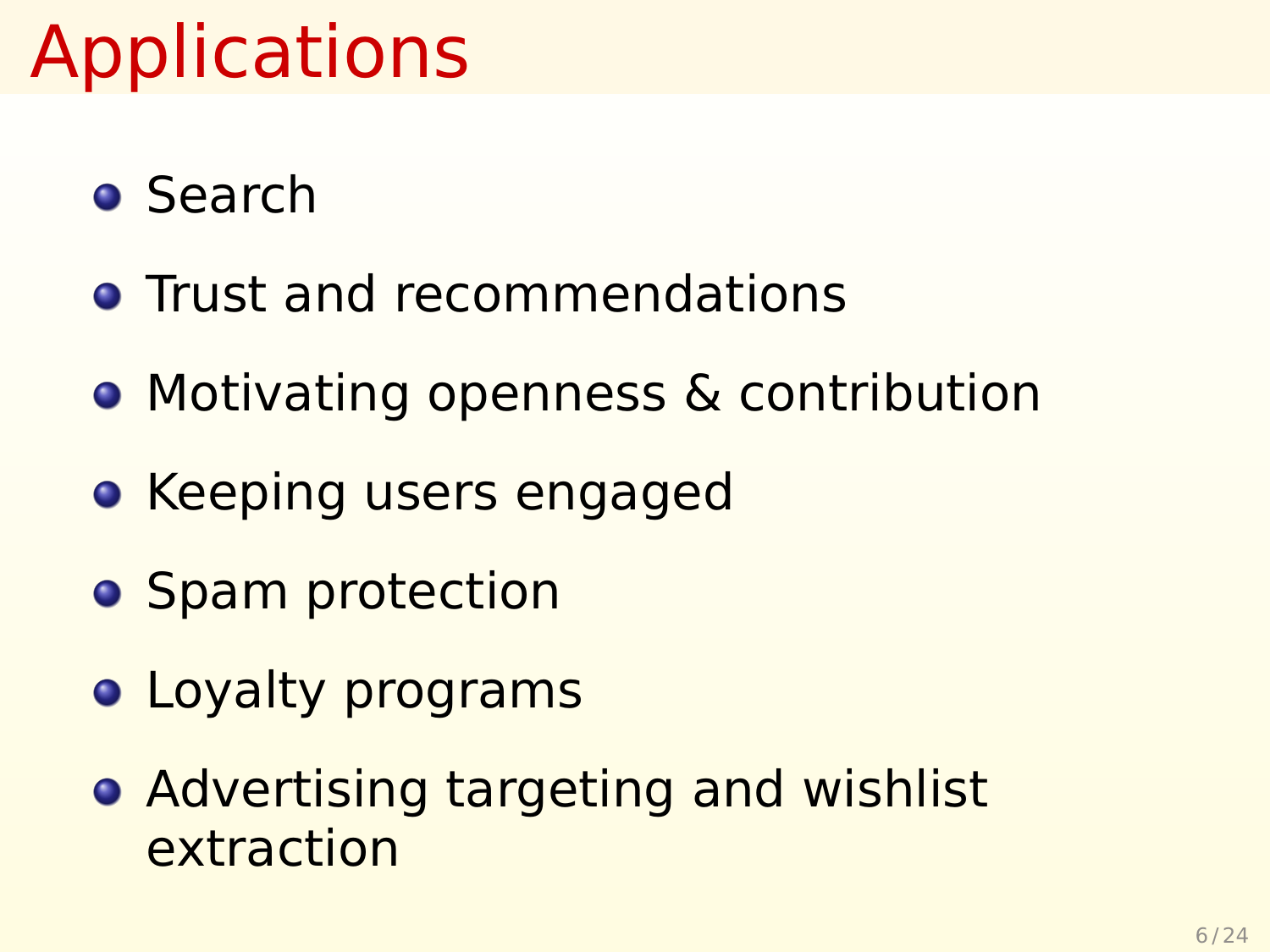#### Instruments for Social Design

- Rules for system entrance
- Virtual statuses
- **Business model: costs and rewards**
- **•** Privacy policy
- **Information dynamics**
- **Rights: data access, contact, post**
- **.** Limits: invitations, connections, messages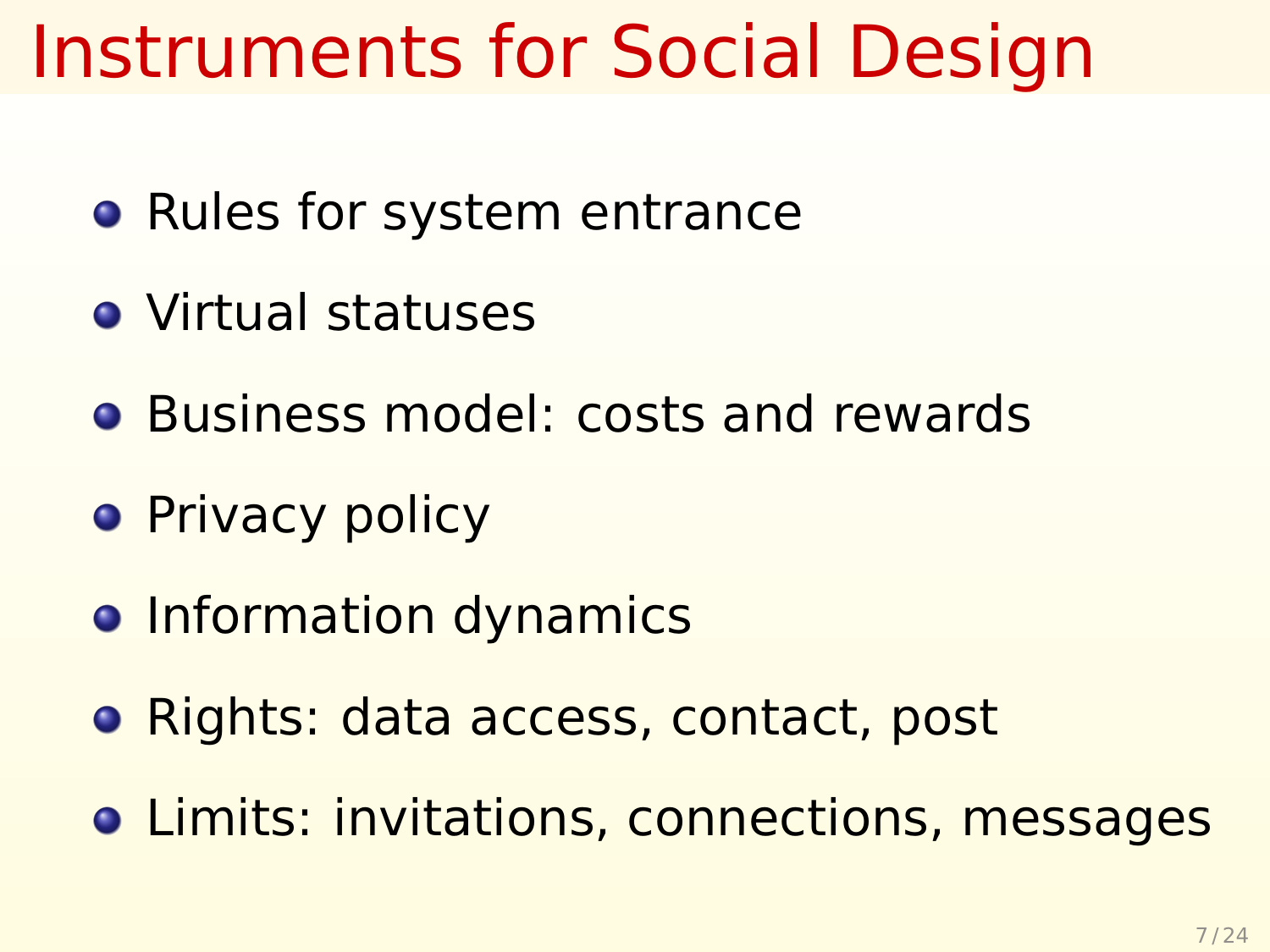# <span id="page-12-0"></span>**2**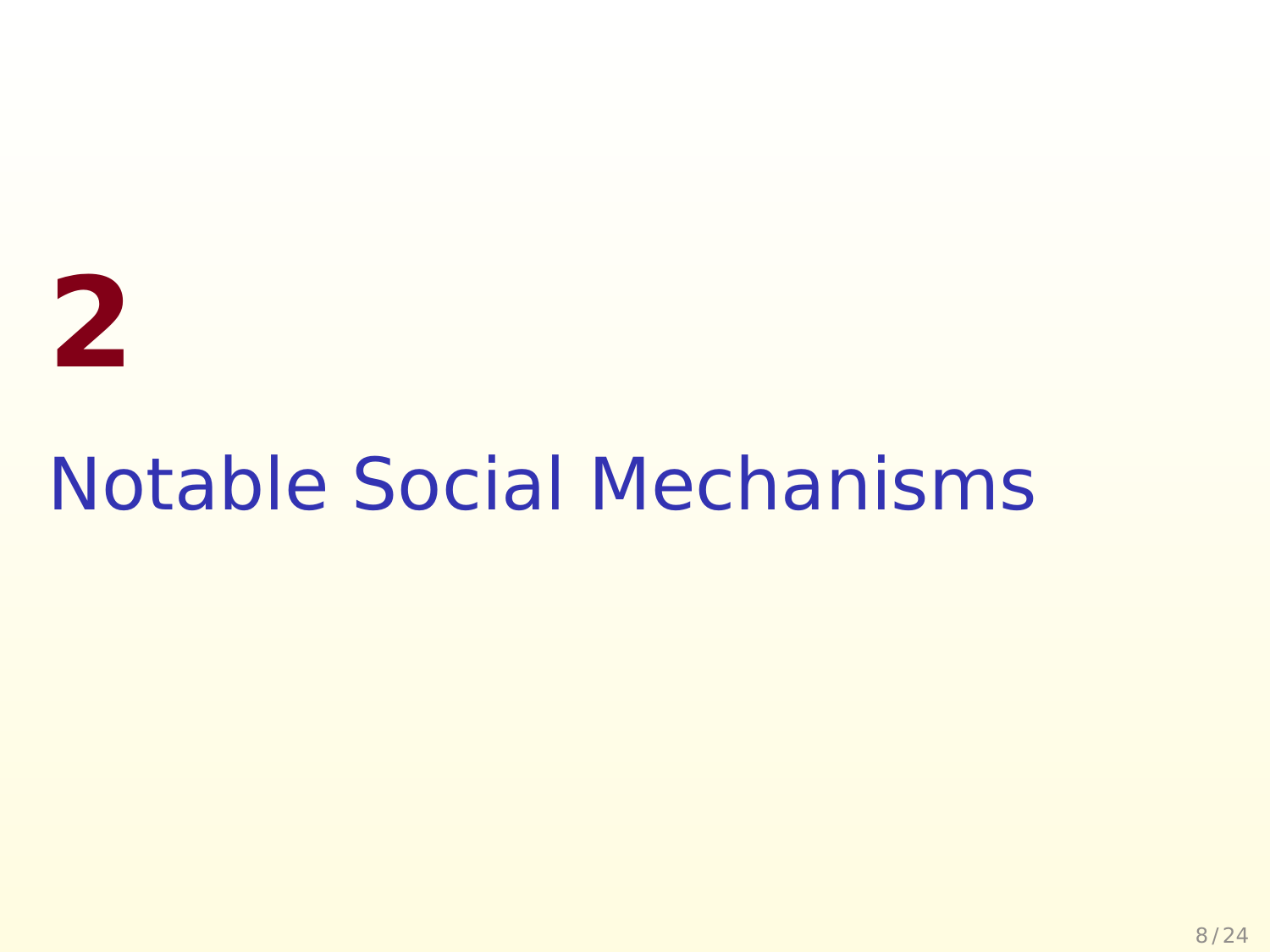#### eBay Feedback

- **•** Buyers and sellers
- **•** Bidirectional feedback evaluation after every transaction
- $\bullet$  eBay Feedback:  $+/-$ , four criteria-specific ratings, text comment
- **•** Total score: sum of +/- Feedback points
- 1, 6, 12, months and lifetime versions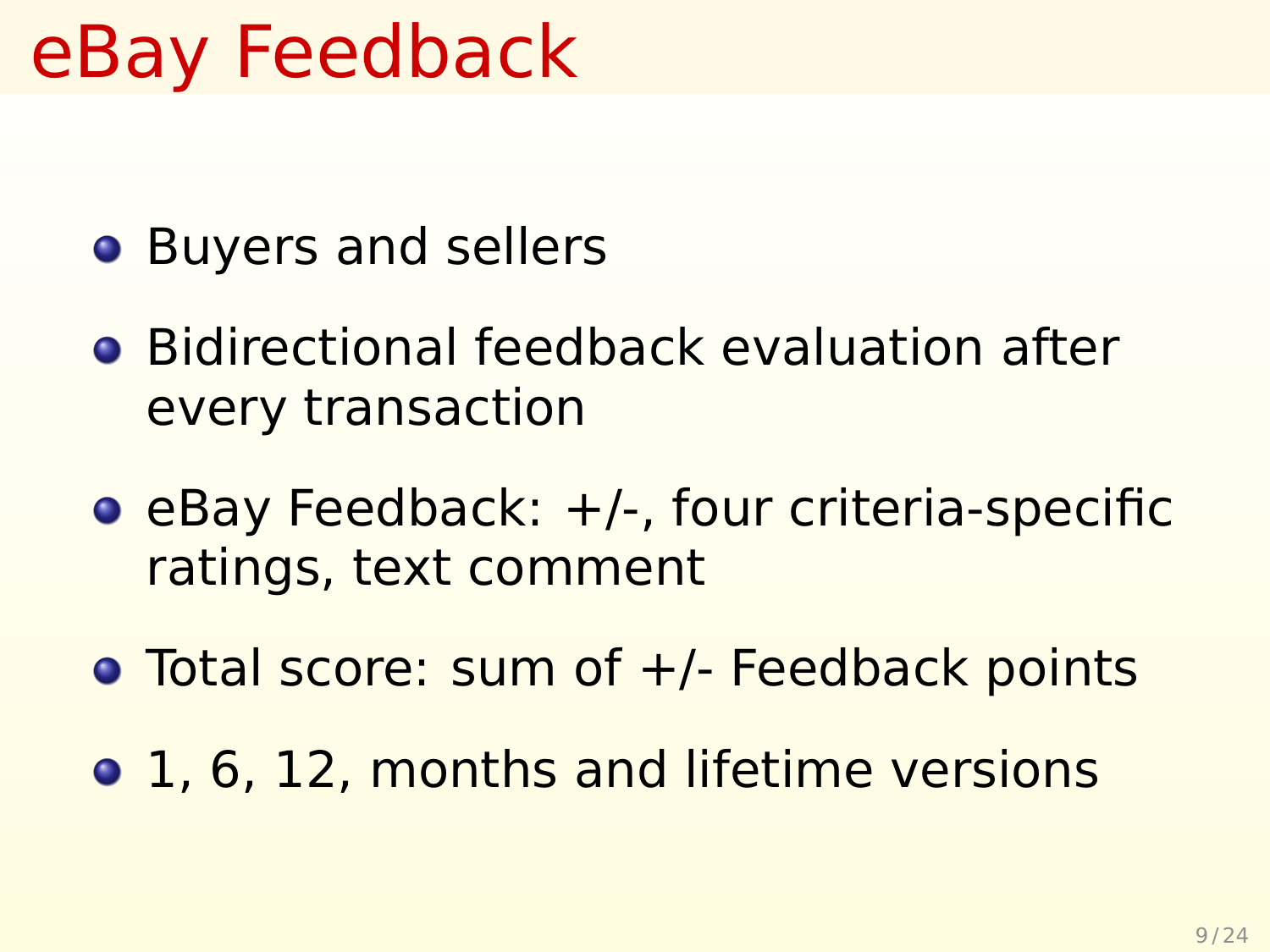### Advertising Systems

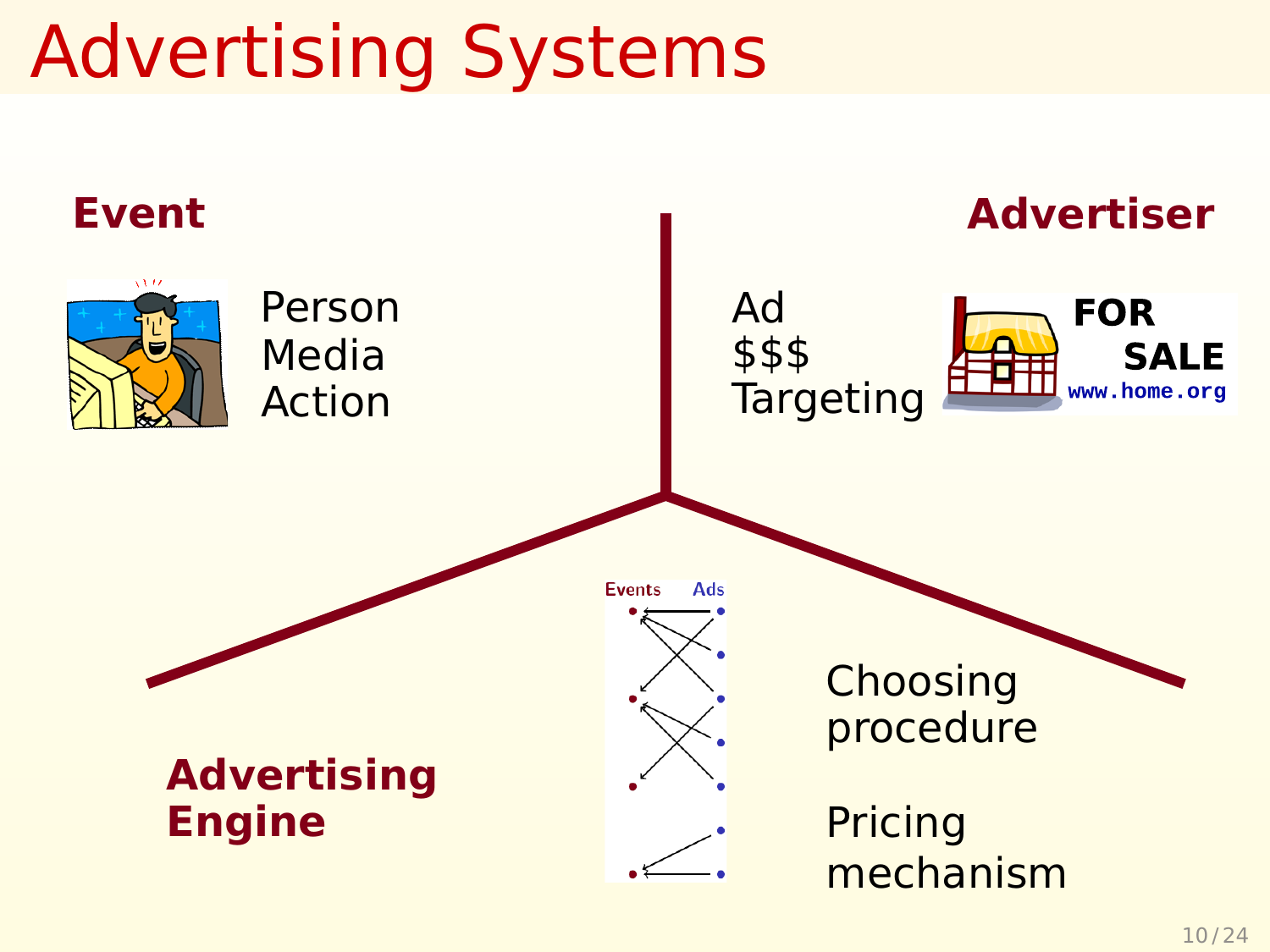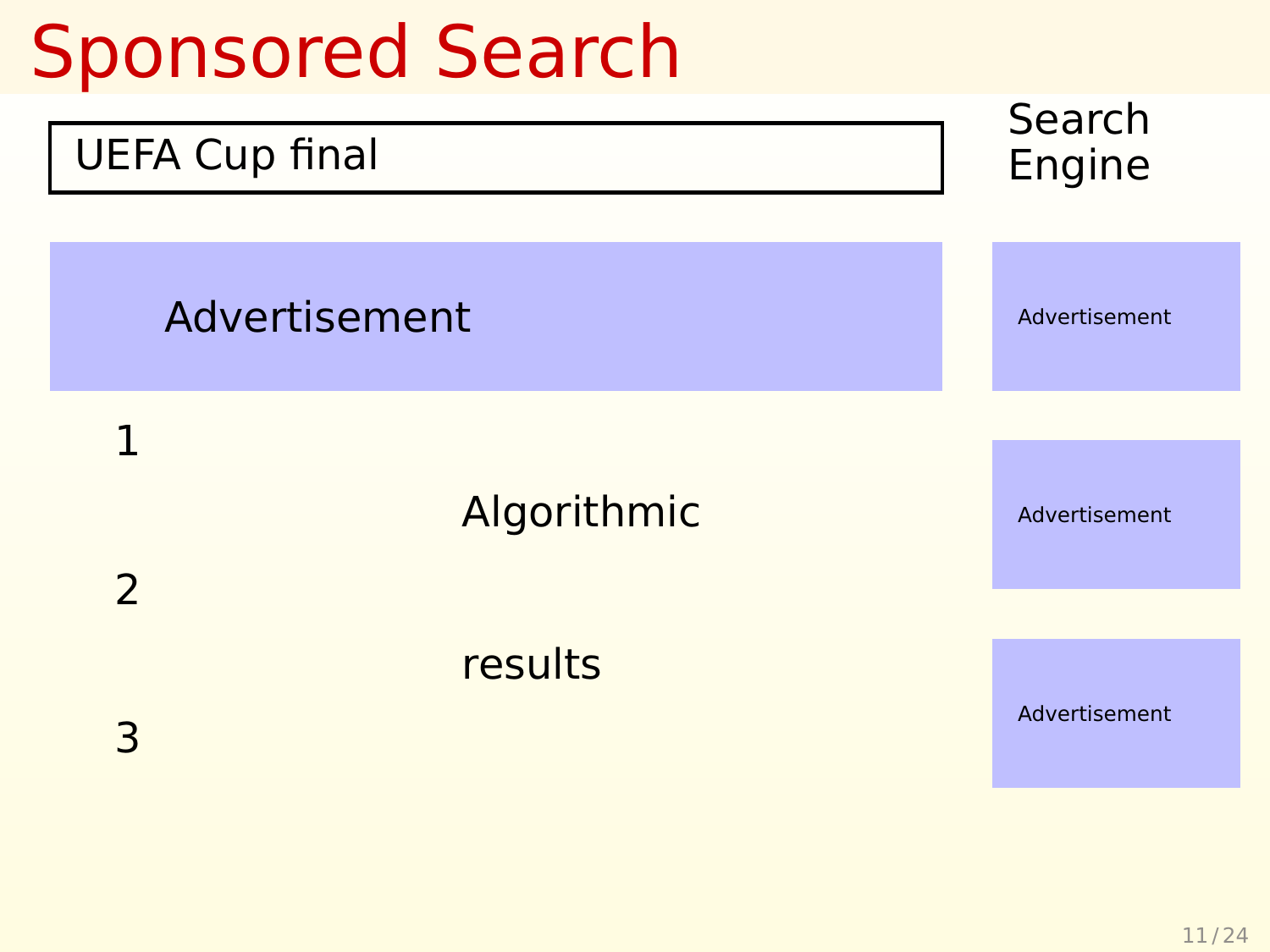

The higher click-through rate is the cheaper is advertising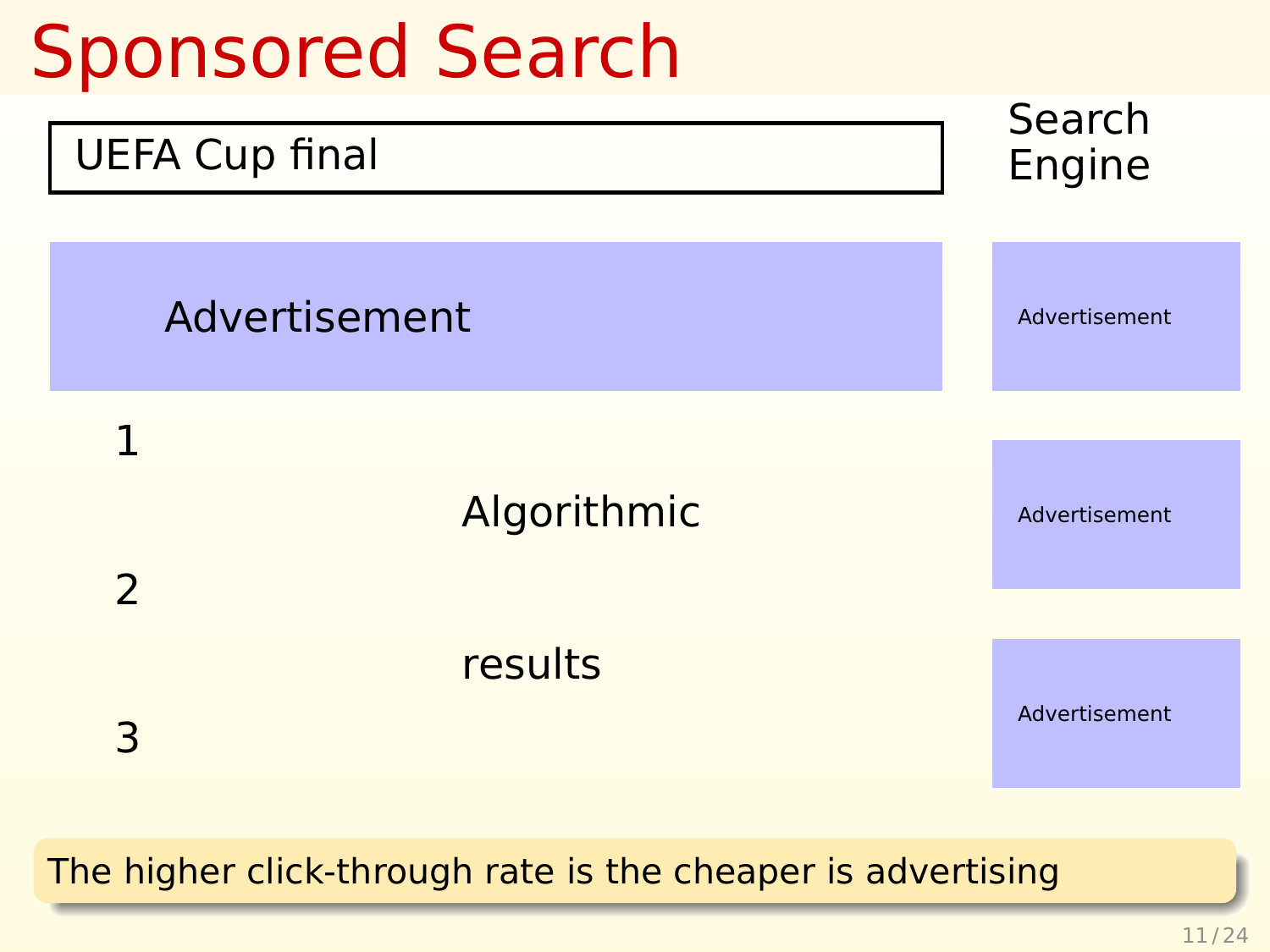#### VKontakte Reputations

- First 100 points: real name and photo, profile completeness
- <sup>2</sup> Then: paid points (via SMS) gifted by your supporters
- Any person has 1 free reference link, initially pointing to a person who invited him to VKontakte. Bonus points (acquired by rules 2 and 3) are propagating with 1/4 factor by reference links.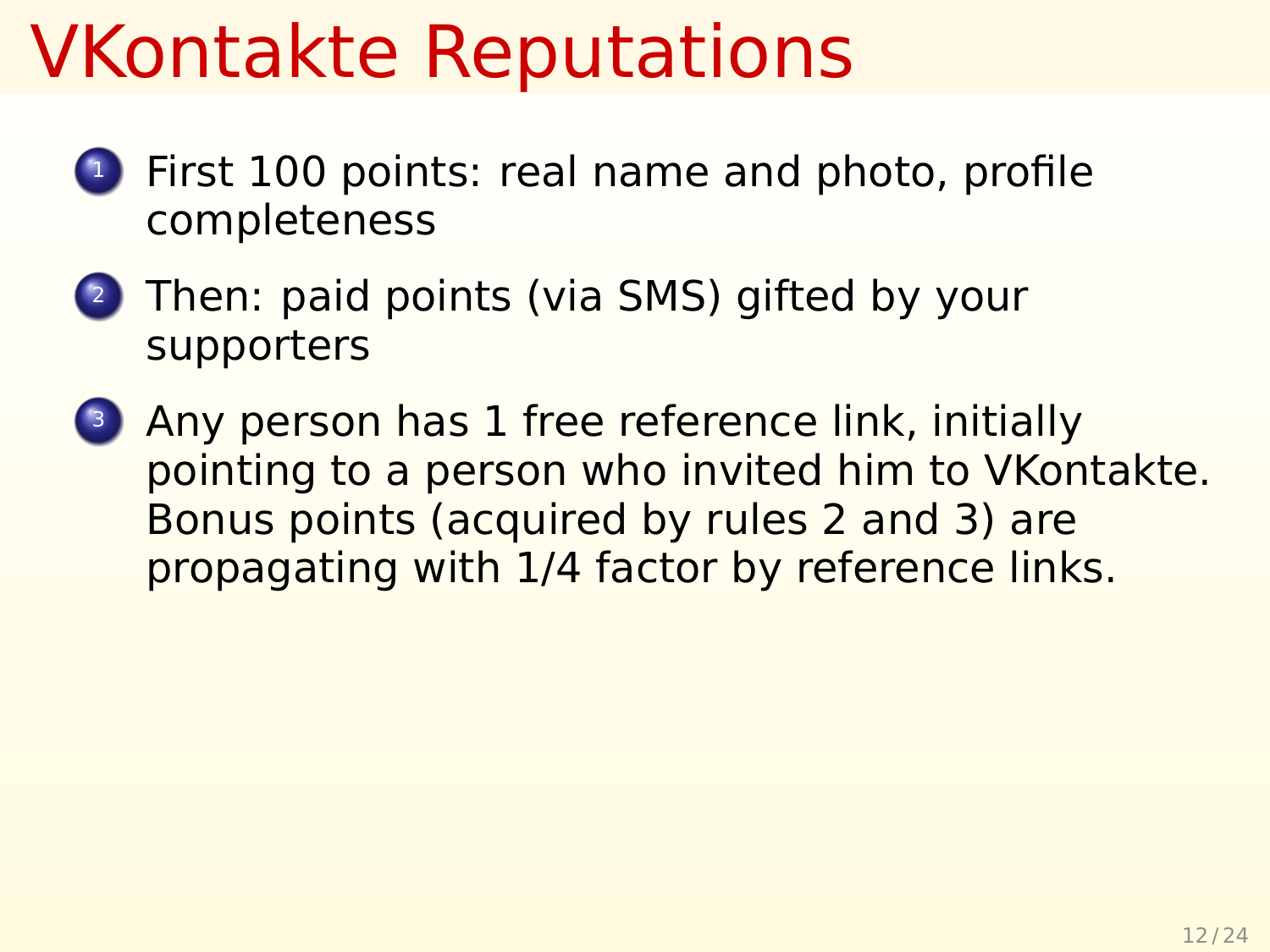#### VKontakte Reputations

- <sup>1</sup> First 100 points: real name and photo, profile completeness
- <sup>2</sup> Then: paid points (via SMS) gifted by your supporters
- Any person has 1 free reference link, initially pointing to a person who invited him to VKontakte. Bonus points (acquired by rules 2 and 3) are propagating with 1/4 factor by reference links.

#### **Rating benefits:**

- **Basis for sorting: friends lists, group members,** event attendees
- **Bias for "random six friends" selection**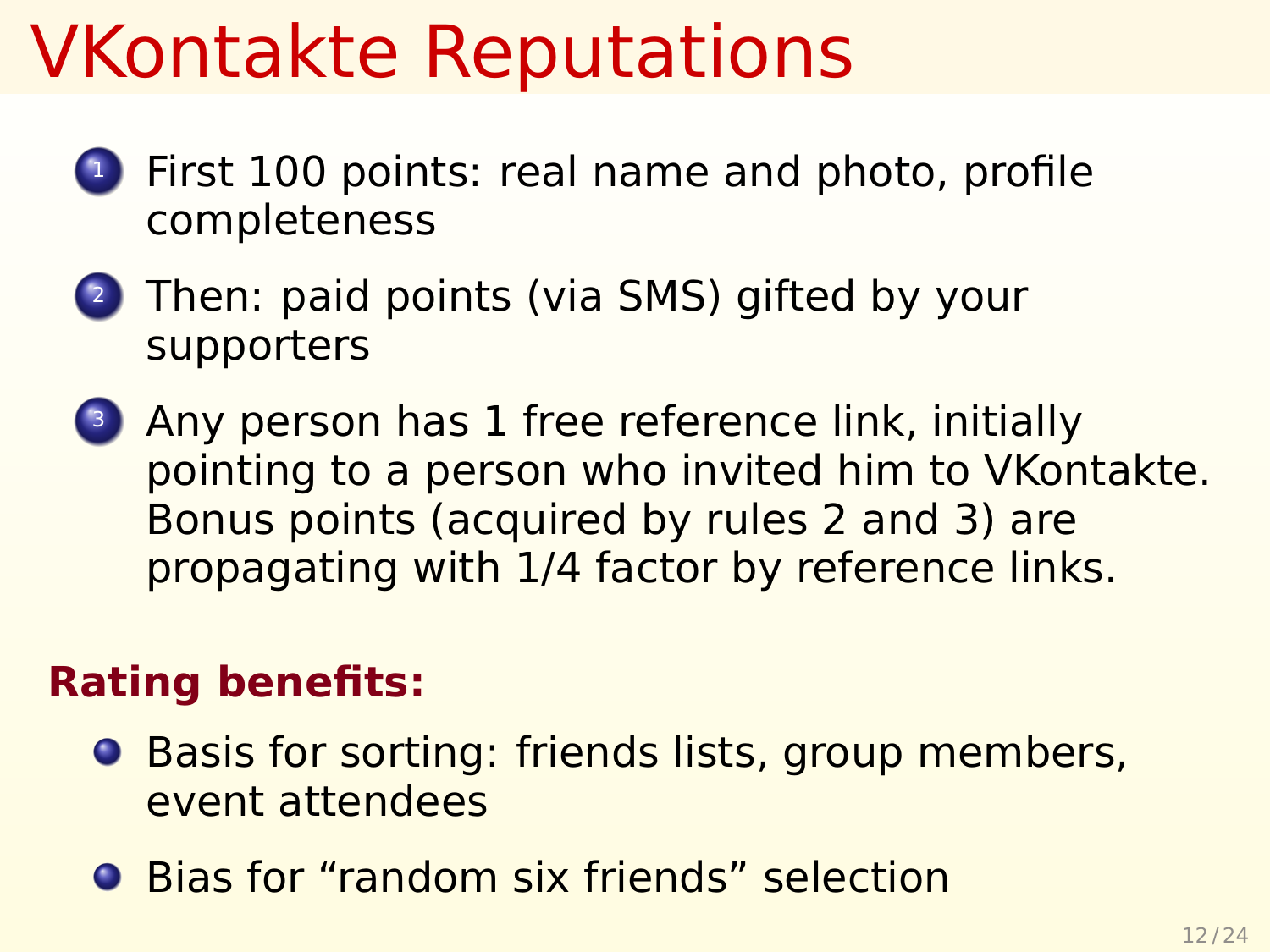## Digg



- News sorted by user votes
- **Two streams: top news and upcoming**
- Votes are inflating with time
- Votes of reputable users counts more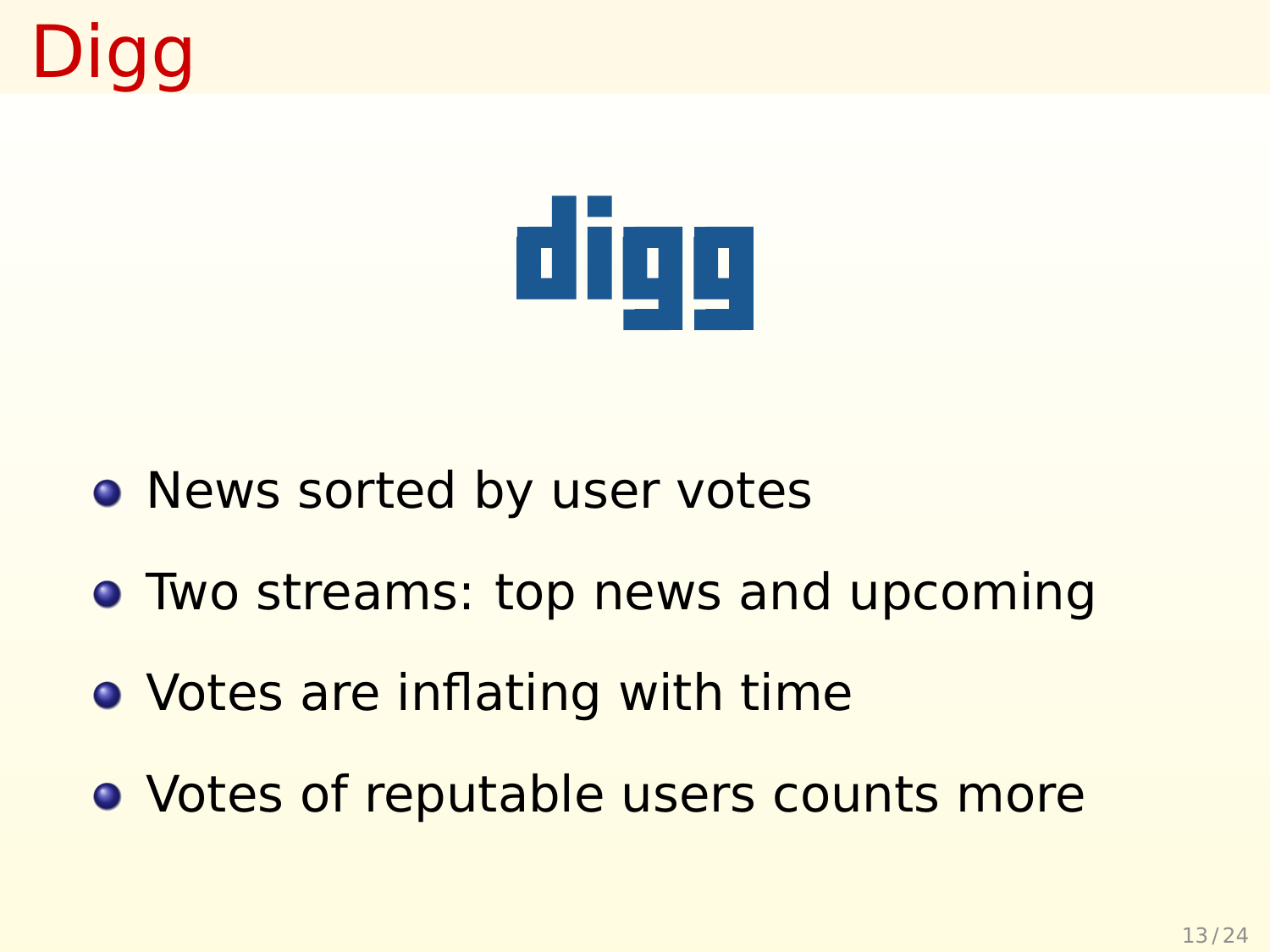#### Other Stories

- Yahoo! Buzz
- Amazon spam
- **Twitter limit of 140 characters**
- Last.FM
- **o** Last album of Radiohead
- $\bullet$  rel=nofollow
- **Attention Trust movement**
- **Blog ranking (Technorati, Yandex)**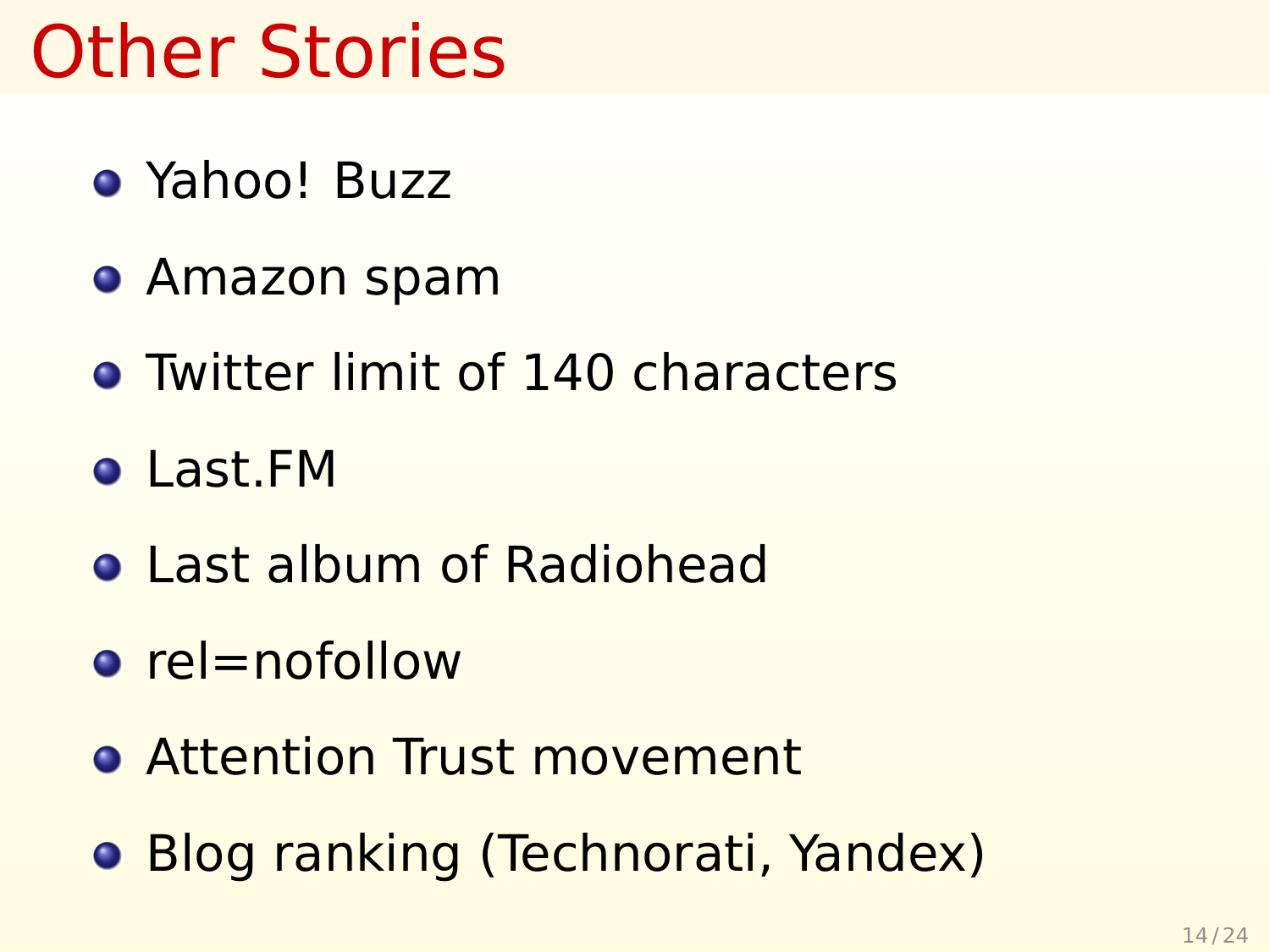#### Offline Social Mechanisms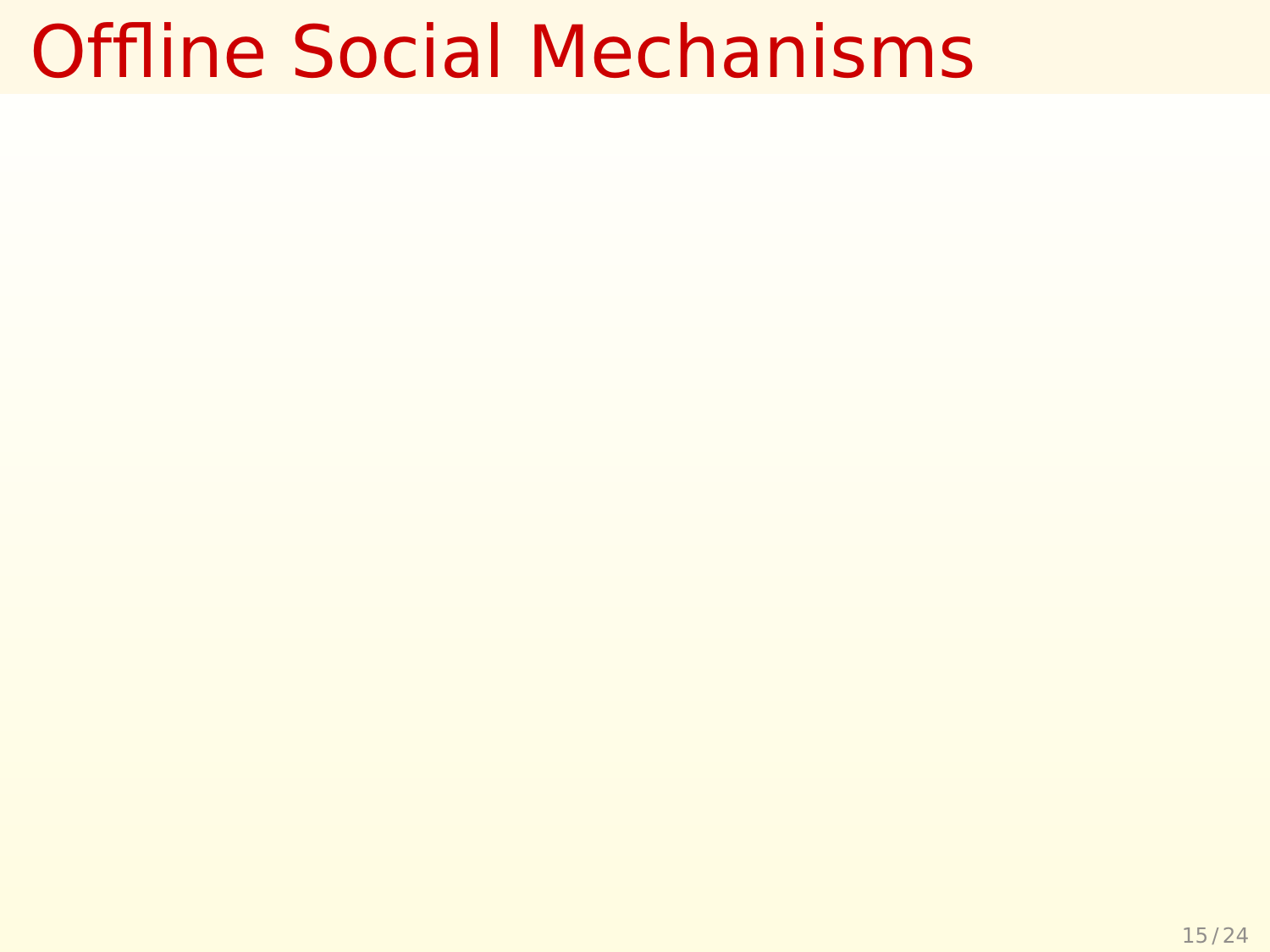#### Offline Social Mechanisms

- **Political elections**
- **Transportation: carpool rule, traffic lights**
- **Taxation law**
- **o** Immigration law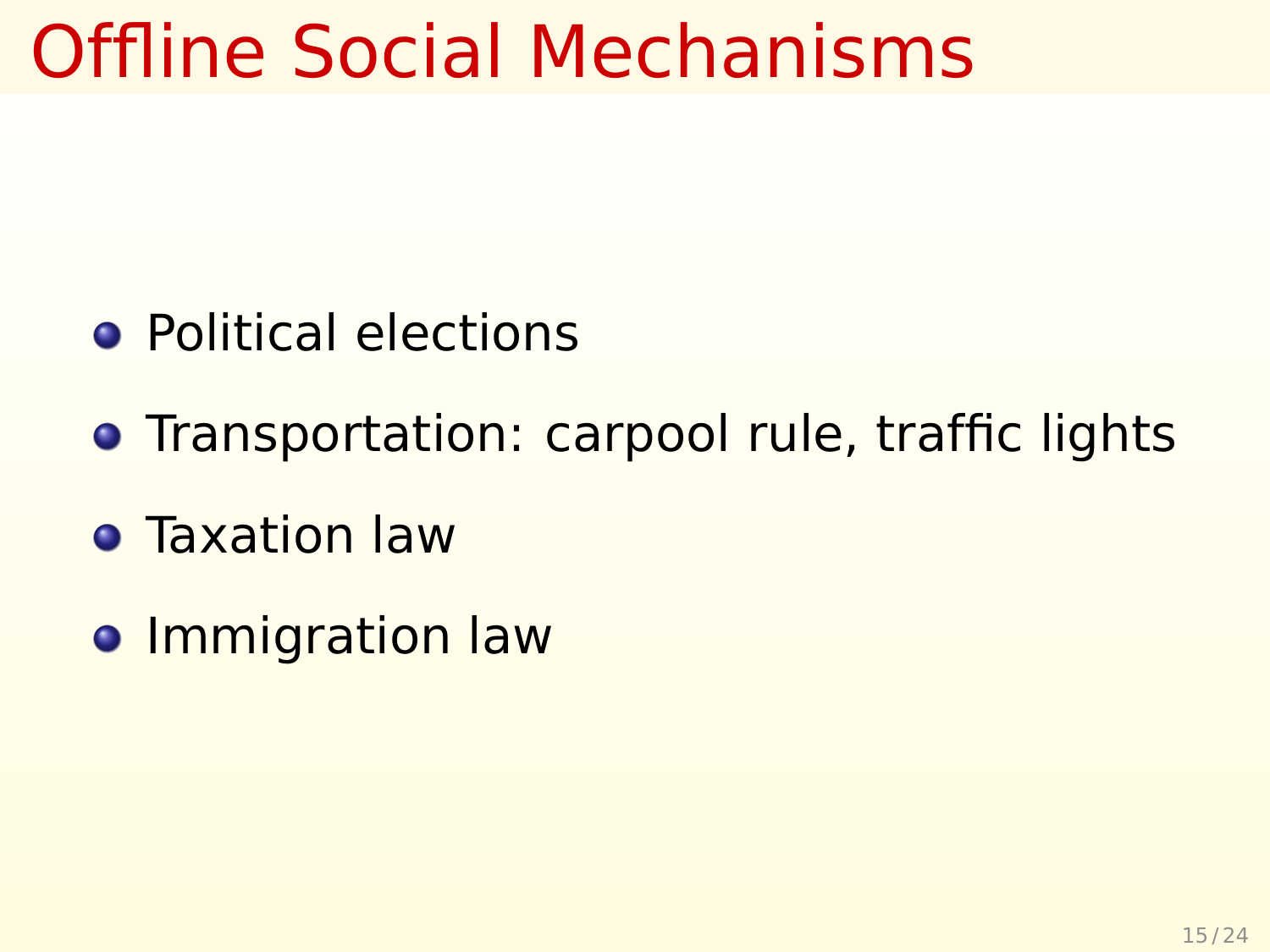# <span id="page-23-0"></span>**3** New Ideas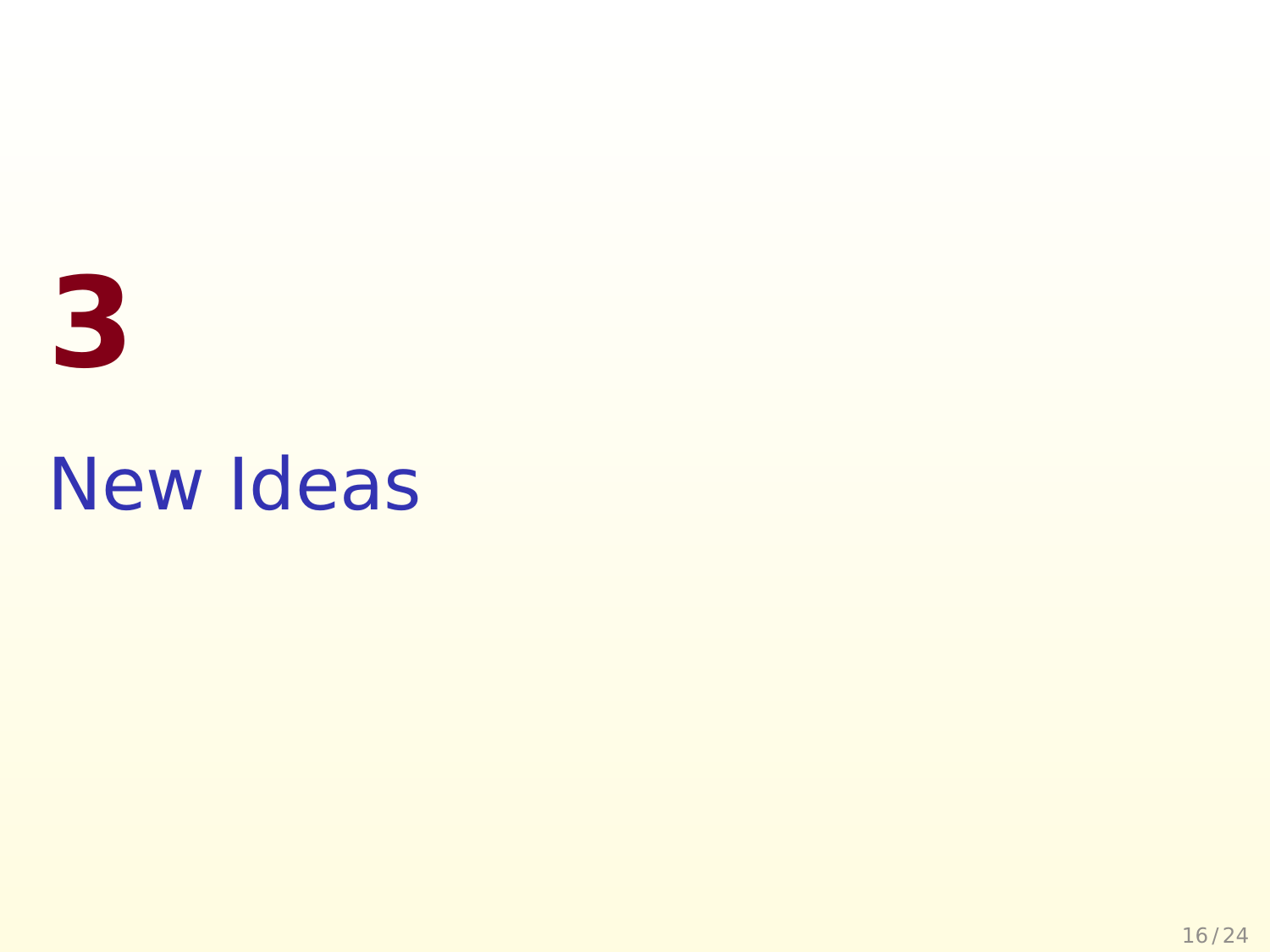### Frontpage Auctions

What content/apps to promote to frontpage?

- **O** Owner choice
- Latest content (like in any blog)
- Paid placement (spot for advertisement)
- **Random (like six random friends box in** any Facebook profile)
- **User voted (like in Digg.com)**
- **o** Personalization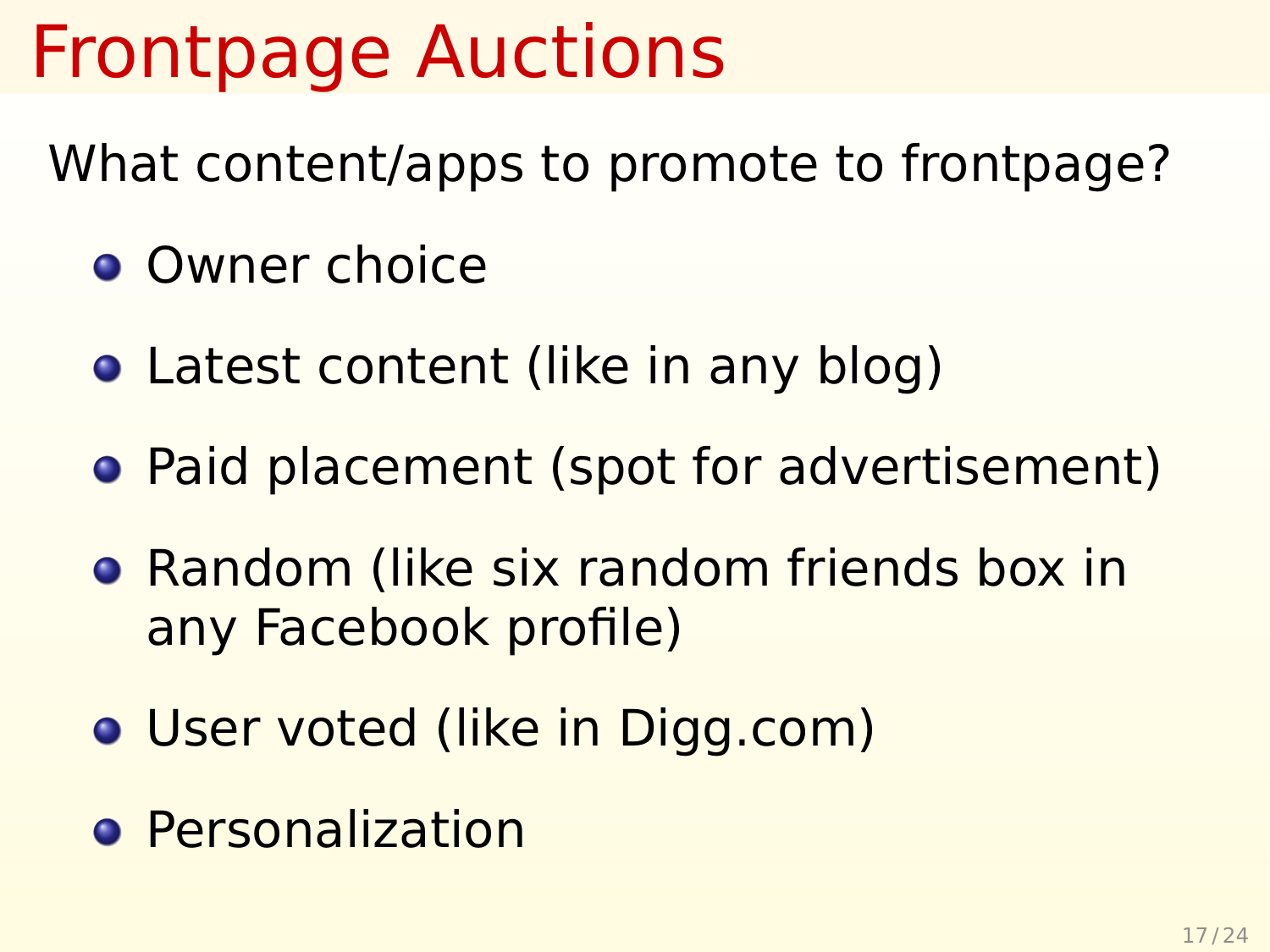#### Reputation-Based Messaging

- **Every product can buy 10 reputation** points on the start
- **Every advertising message costs a point**
- A positive response (vote up) brings 10 new reputation points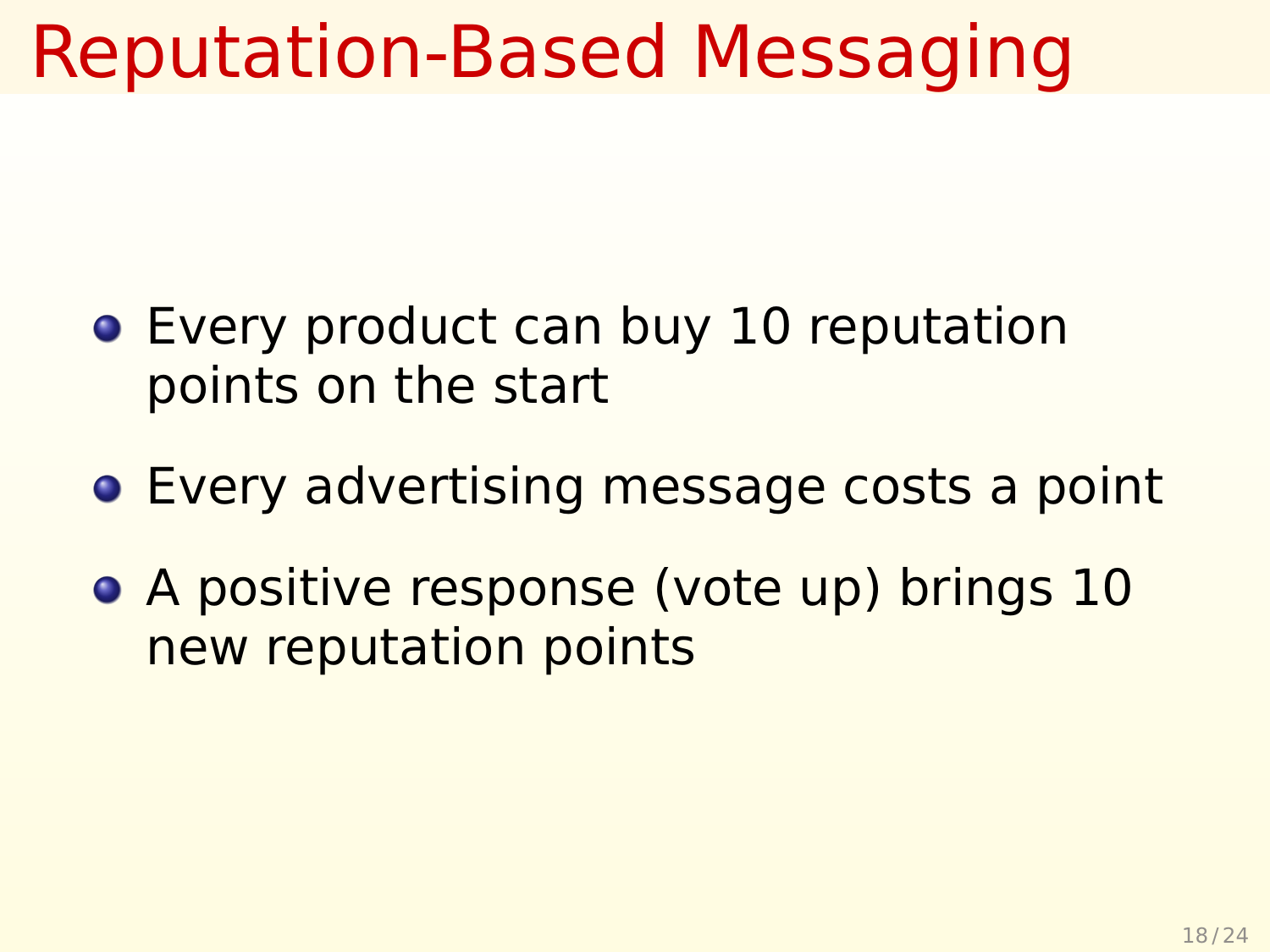# <span id="page-26-0"></span>**4** Thoughts on Future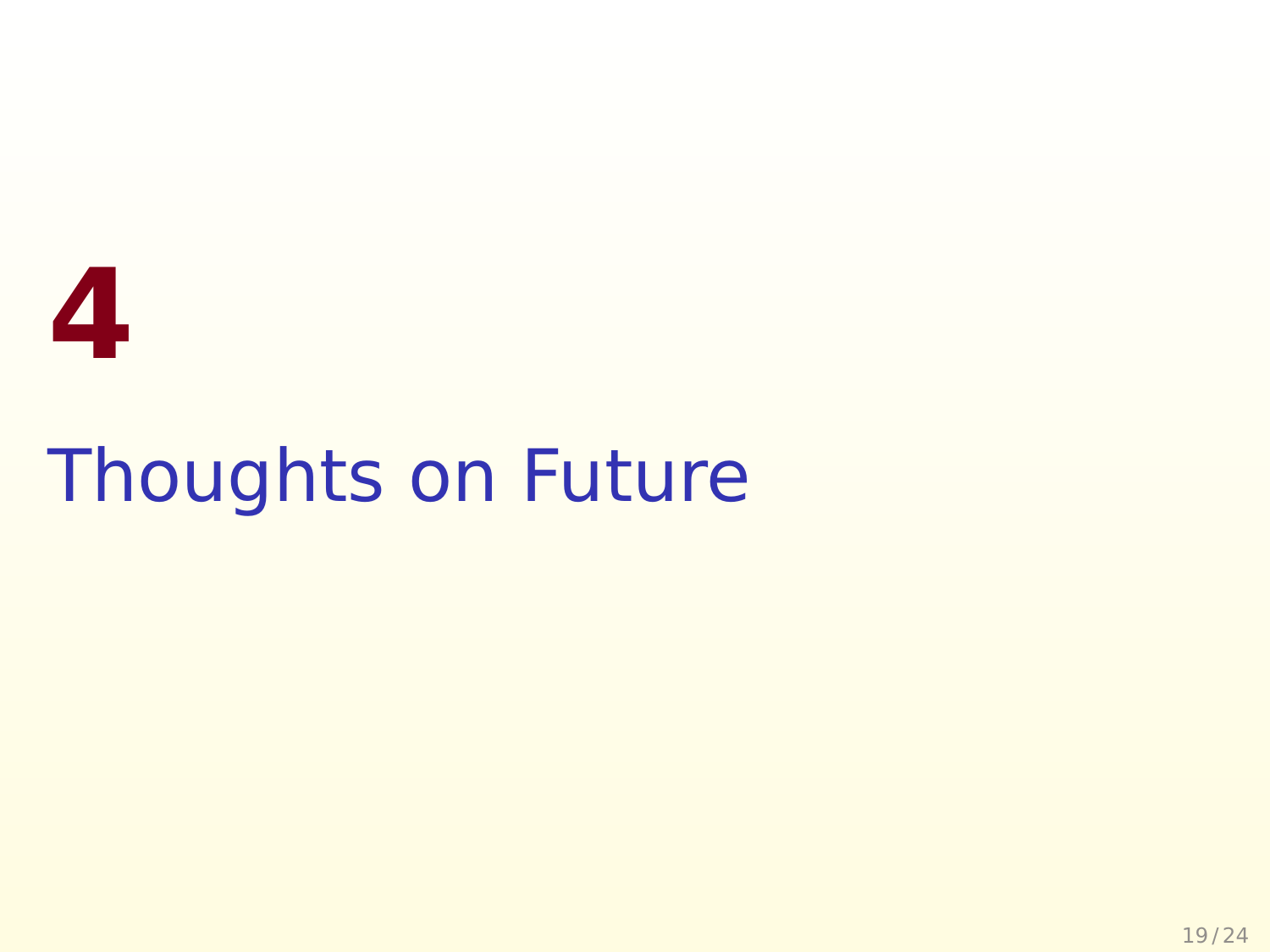### Technology Challenges

- Viral distribution (apps, information)
- **Motivating openness and contribution**
- **O** Cross-platform reputations
- **Business reputations**
- **O** Social spam, sybill attack (reputations can help)
- **Revenue sharing, new business models**
- **O** Innovations in copyright and patent law
- **•** Wishlist extraction
- **O** Employee lists
- **Anonymity of web surfing**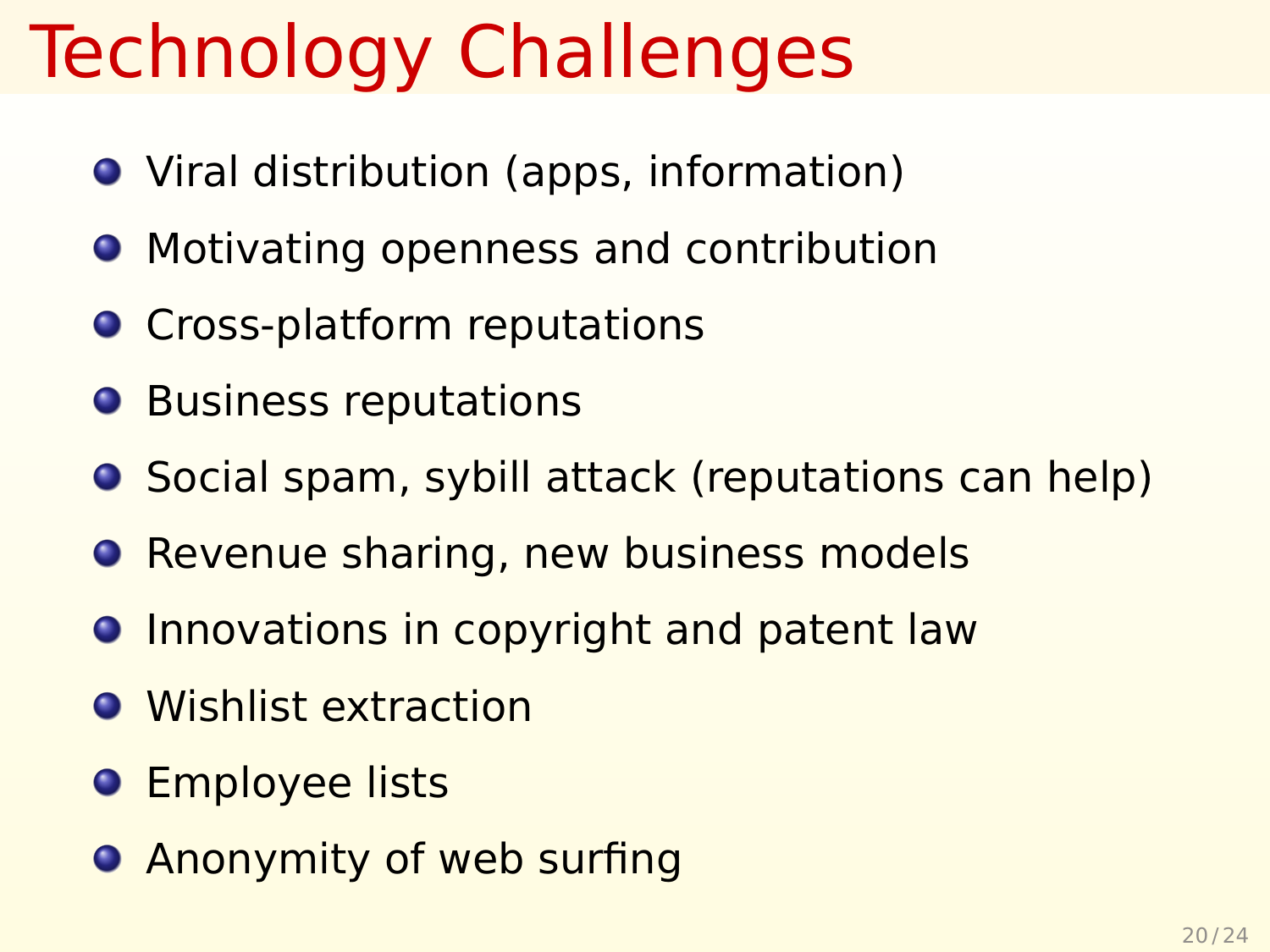#### Research Challenges

- **General theory, taxonomy of existing** systems
- **Openness of rules**
- **How to resolve the problem of control and** independence of business profile?
- **Best way for collecting social capital for** businesses in the Web?
- **Implementing attention economy ideas?**
- How a new product starts in the information space?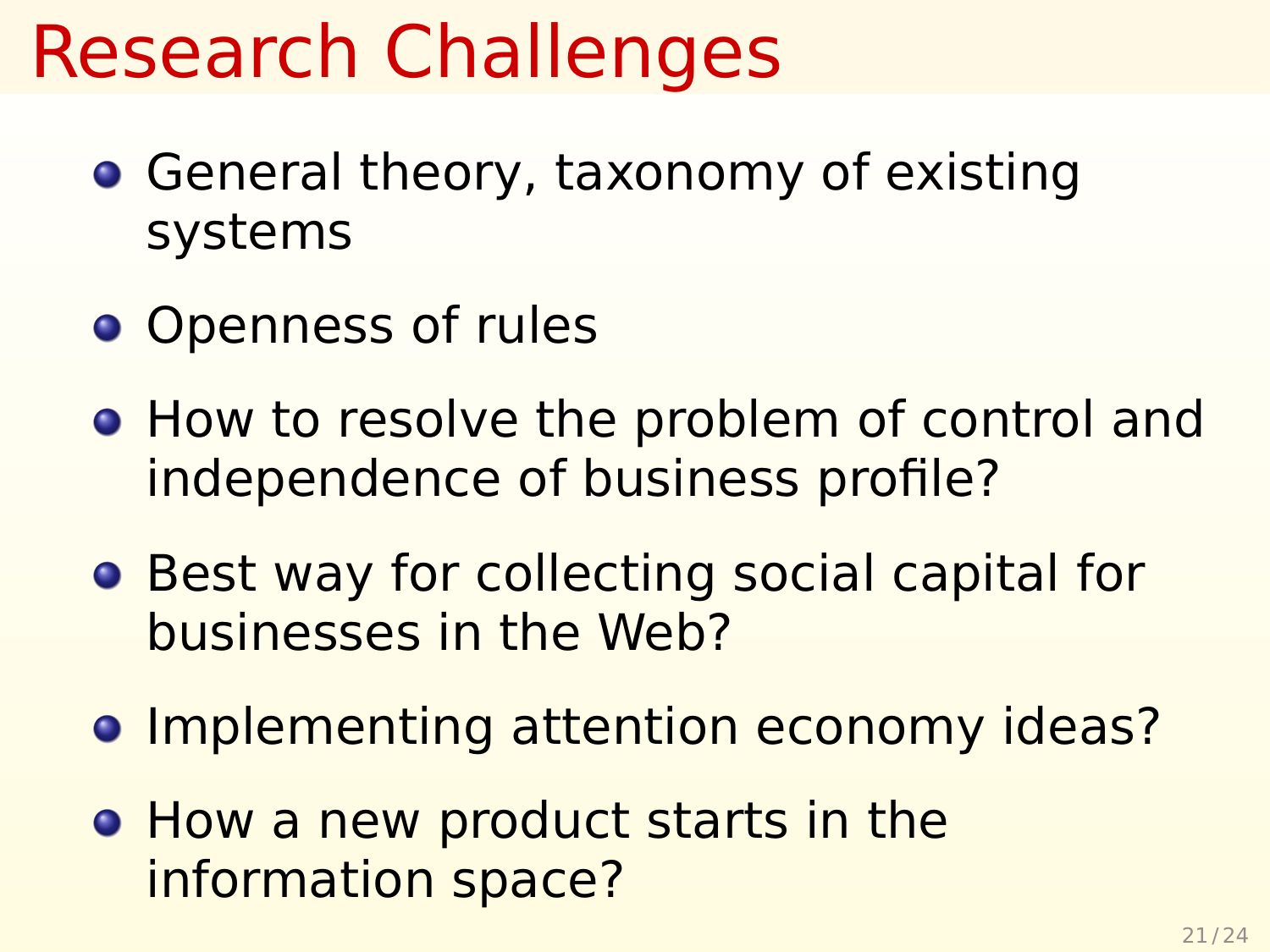#### Links

Homepage <http://yury.name> Minicourse page: <http://yury.name/newweb.html>

<http://businessconsumer.net/files/marketing-agenda.pdf> Research Agenda in Online Marketing [Working paper]

<http://yury.name/reputation.html> Tutorial on Reputation Systems

<http://businessconsumer.net>

Our research project in online marketing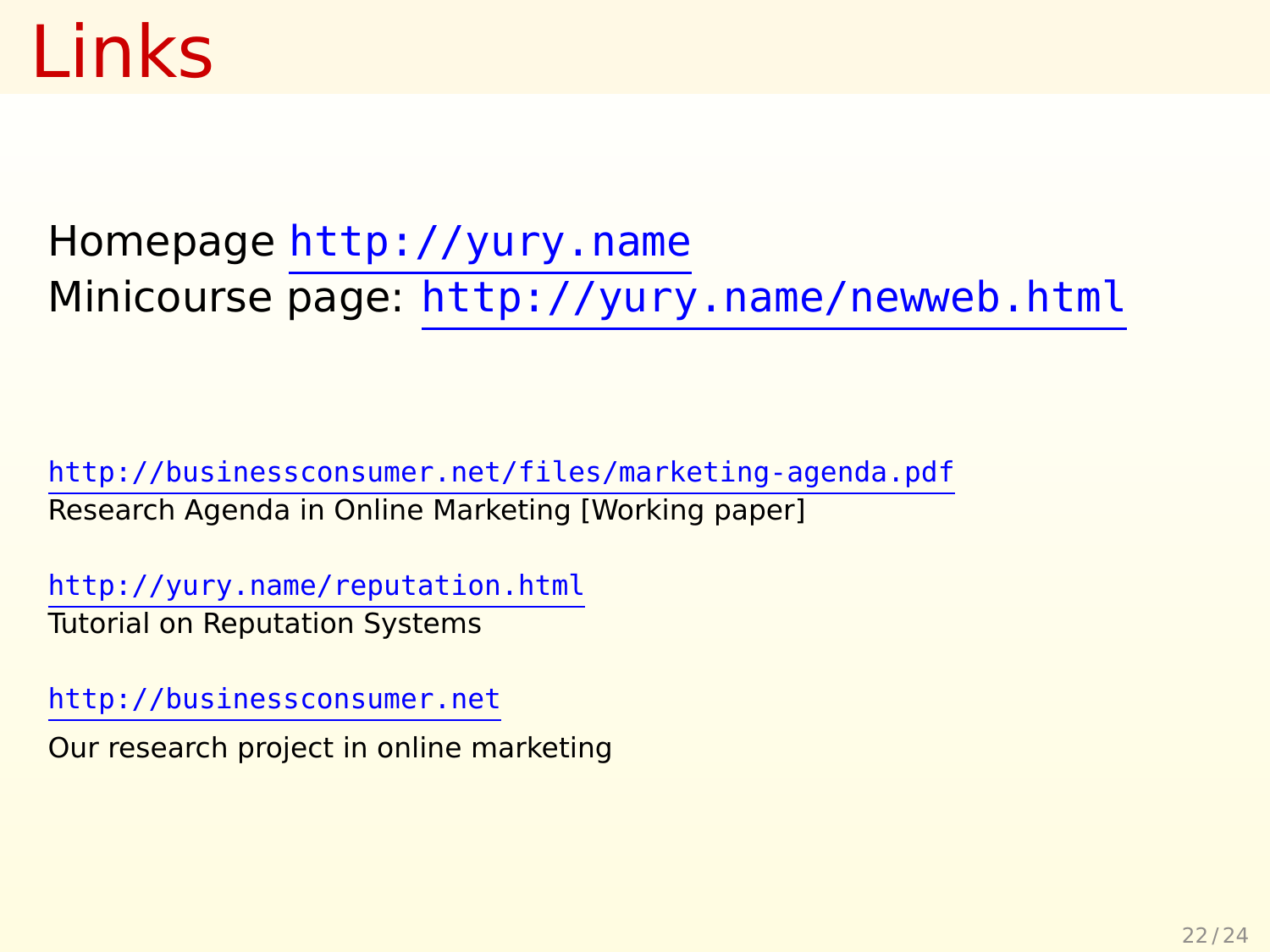#### References

#### **TED Talks:** Larry Lessig, Seth Godin, Mena Trott, Jimmy Wales